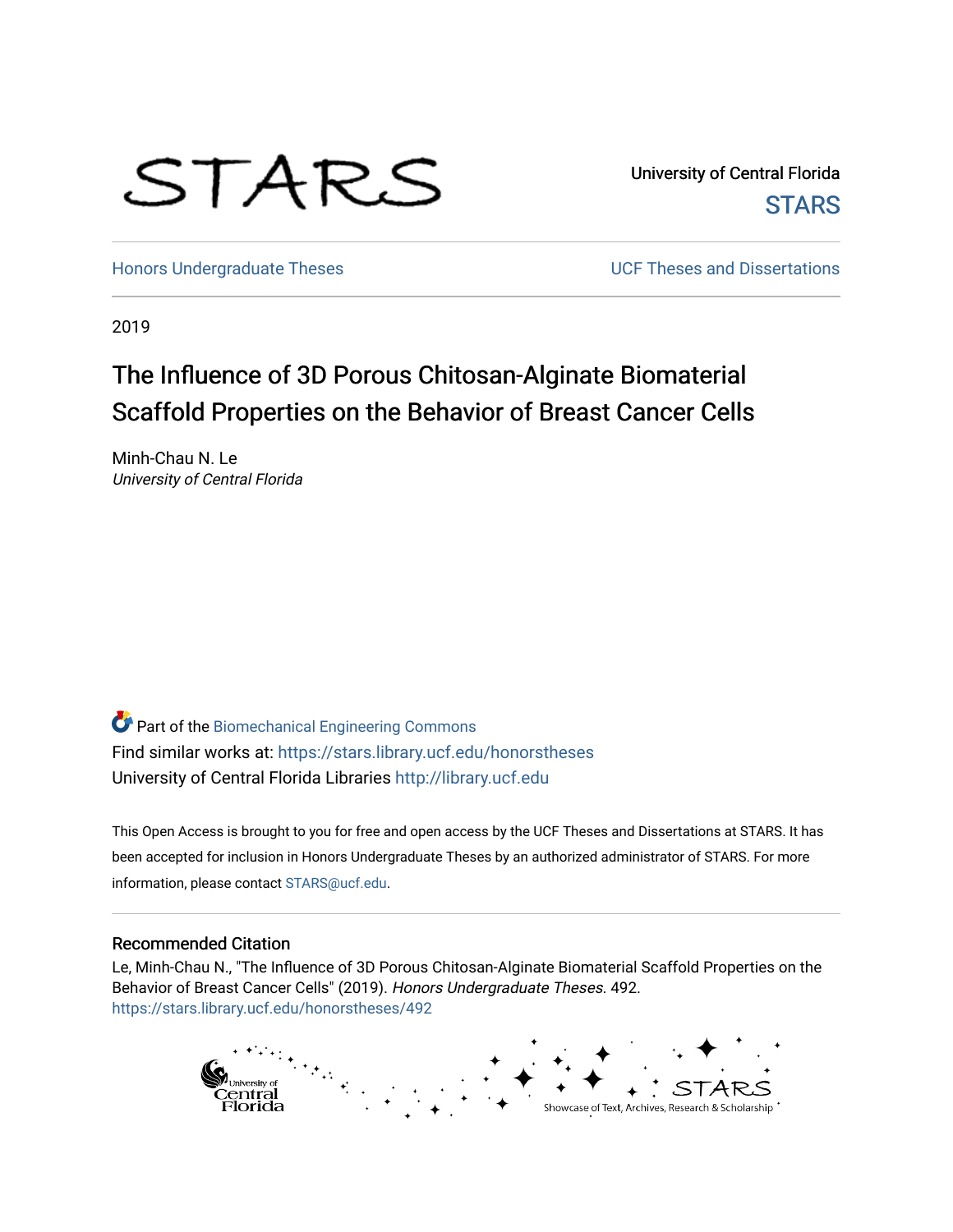## THE INFLUENCE OF 3D POROUS CHITOSAN-ALGINATE BIOMATERIAL SCAFFOLD PROPERTIES ON THE BEHAVIOR OF BREAST CANCER **CELLS**

by

## MINH-CHAU N. LE

A thesis submitted in partial fulfillment of the requirements for the Honors in the Major Program in Mechanical Engineering in the College of Engineering and Computer Science and in The Burnett Honors College at the University of Central Florida Orlando, Florida

Spring Term 2019

Thesis Co-Chair: Dr. Stephen J. Florczyk Thesis Co-Chair: Dr. Robert L. Steward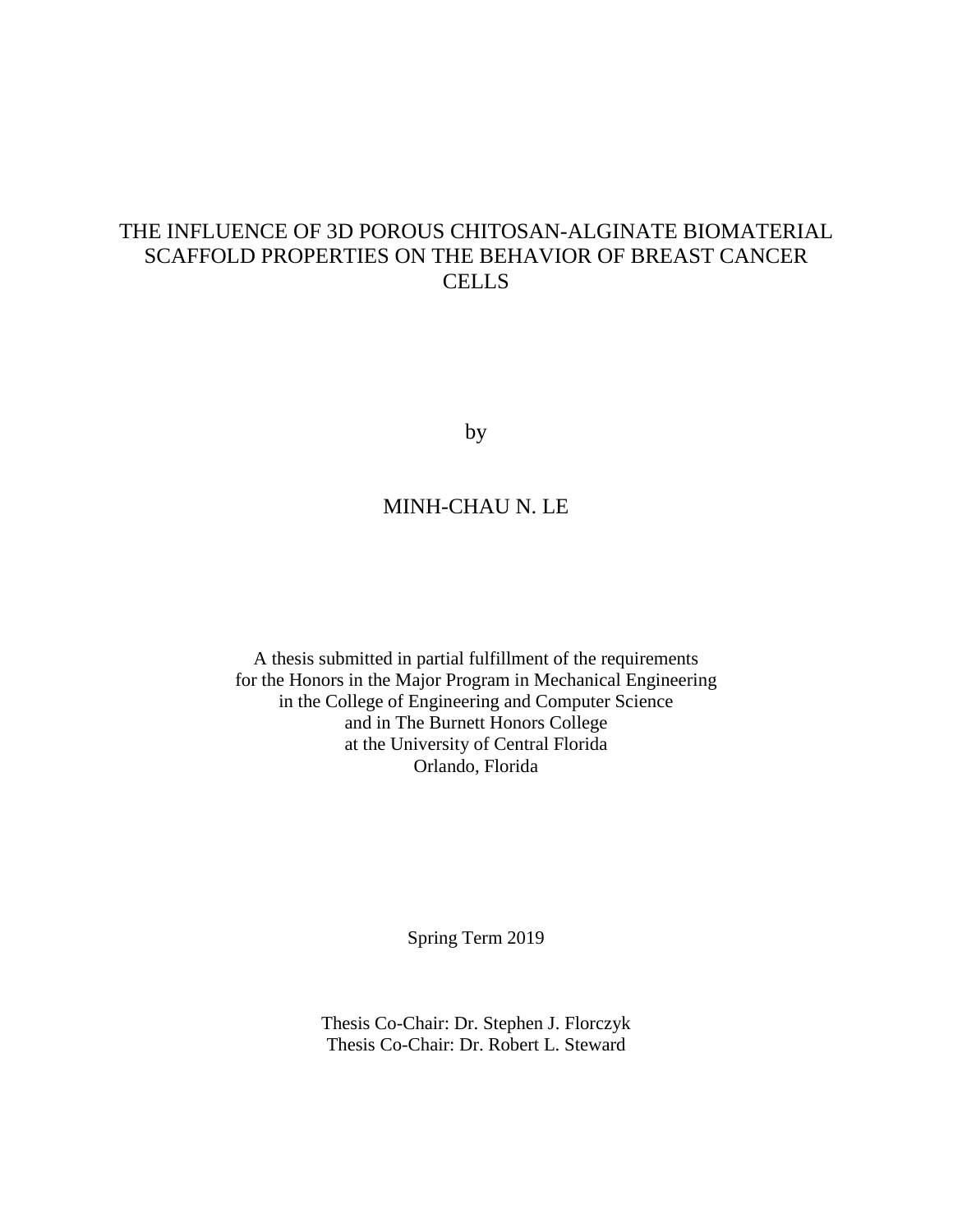## **ABSTRACT**

The tumor microenvironment plays an important role in regulating cancer cell behavior. The tumor microenvironment describes the cancer cells, and the surrounding endothelial cells, fibroblasts, and mesenchymal stem cells, along with the extracellular matrix (ECM). The tumor microenvironment stiffens as cancer undergoes malignant progression, providing biophysical cues that promote invasive, metastatic cellular behaviors. This project investigated the influence of three dimensional (3D) chitosan-alginate (CA) scaffold stiffness on the morphology, growth, and migration of green fluorescent protein (GFP) – transfected MDA-MB-231 (231-GFP) breast cancer (BCa) cells. The CA scaffolds were produced by the freeze casting method at three concentrations, 2 wt%, 4 wt%, and 6 wt% to provide different stiffness culture substrates. The CA scaffold material properties were characterized using scanning electron microscopy imaging for pore structure and compression testing for Young's Modulus. The BCa cell cultures were characterized at day 1, 3, and 7 timepoints using Alamar Blue assay for cell number, fluorescence imaging for cell morphology, and single-cell tracking for cell migration. Pore size calculations using SEM imaging yielded pore sizes of  $253.29 \pm 52.45$  µm,  $209.55 \pm 21.46$  µm, and  $216.83 \pm 1.46$ 32.63 µm for 2 wt%, 4 wt%, and 6 wt%, respectively. Compression testing of the CA scaffolds yielded Young's Modulus values of  $0.064 \pm 0.008$  kPa,  $2.365 \pm 0.32$  kPa and  $3.30 \pm 0.415$  kPa for 2 wt%, 4 wt%, and 6 wt% CA scaffolds, respectively. The results showed no significant difference in cell number among the 3D CA scaffold groups. However, the 231-GFP cells cultured in 2 wt% CA scaffolds possessed greater cellular size, area, perimeter, and lower cellular circularity compared to those in 4 wt% and 6 wt% CA scaffolds, suggesting a more prominent presence of cell clusters in softer substrates compared to stiffer substrates. The results also showed cells in 6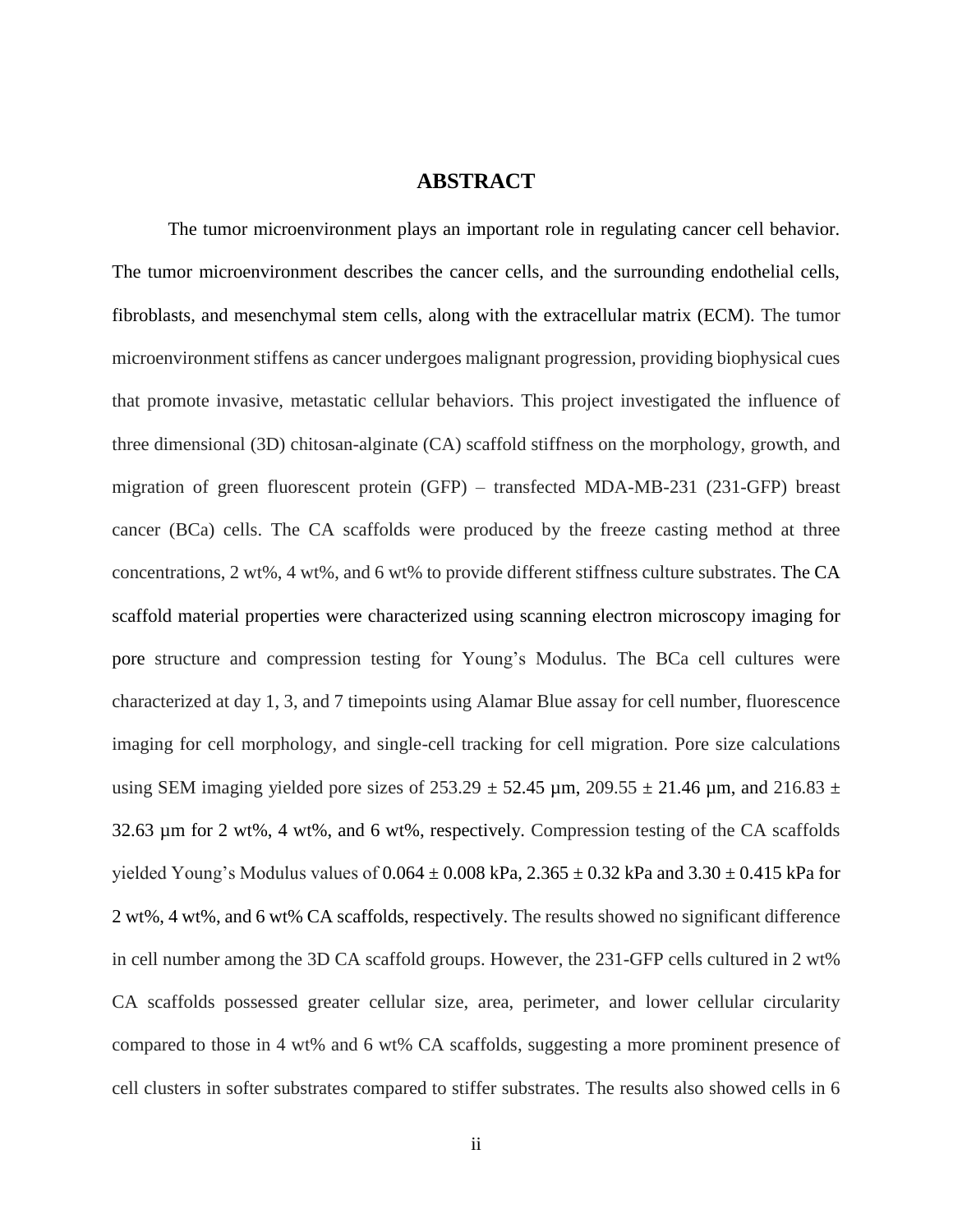wt% CA having a higher average cell migration speed compared to those in 2 wt% and 4 wt% CA scaffolds, indicating a positive relationship between substrate stiffness and cell migration velocity. Findings from this experiment may contribute to the development of enhanced *in vitro* 3D breast tumor models for basic cancer research using 3D porous biomaterial scaffolds.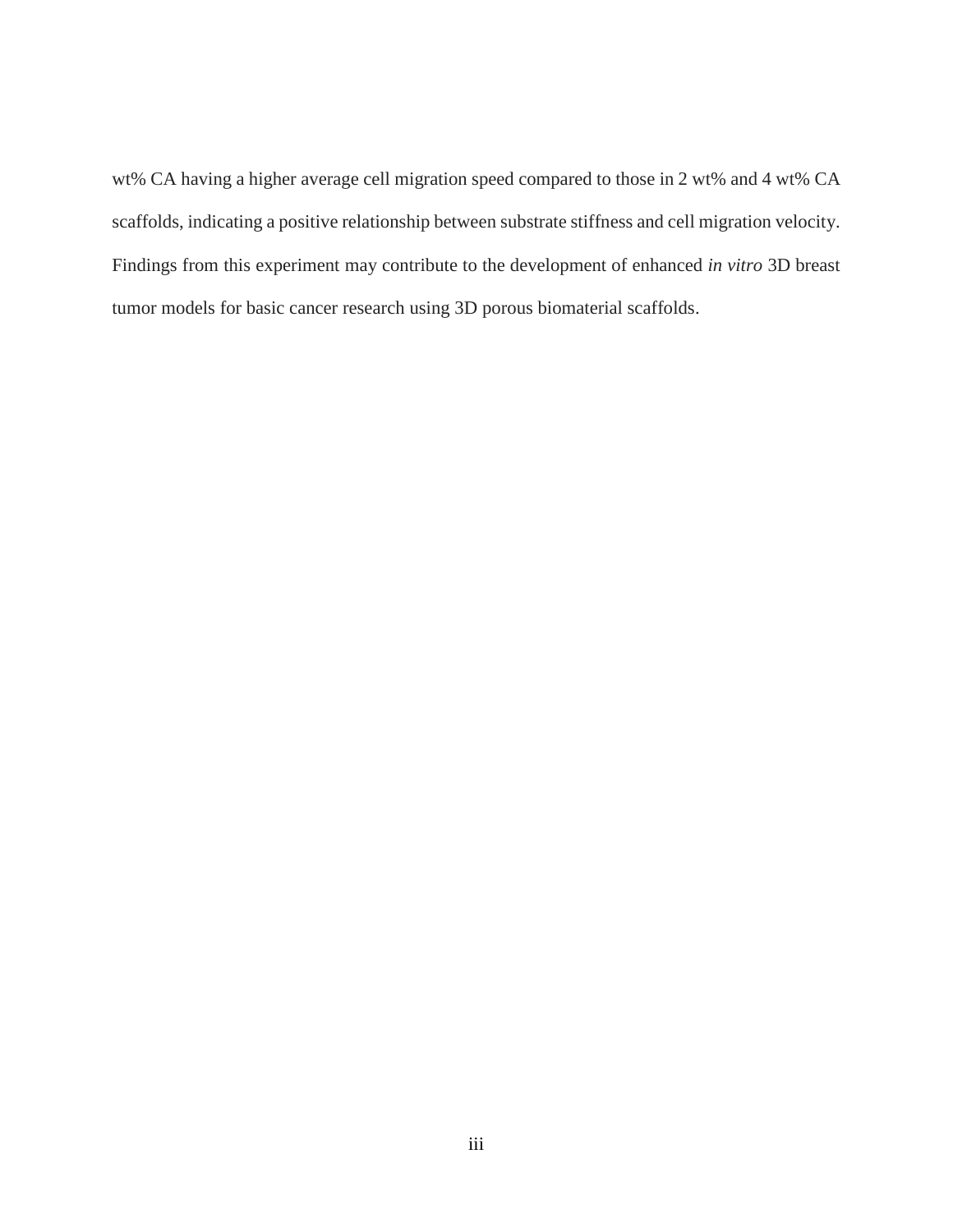## **DEDICATION**

For my family, especially my mom, dad, sister, aunts, uncles, and cousins, and Lindsey Webb for their unconditional love and support.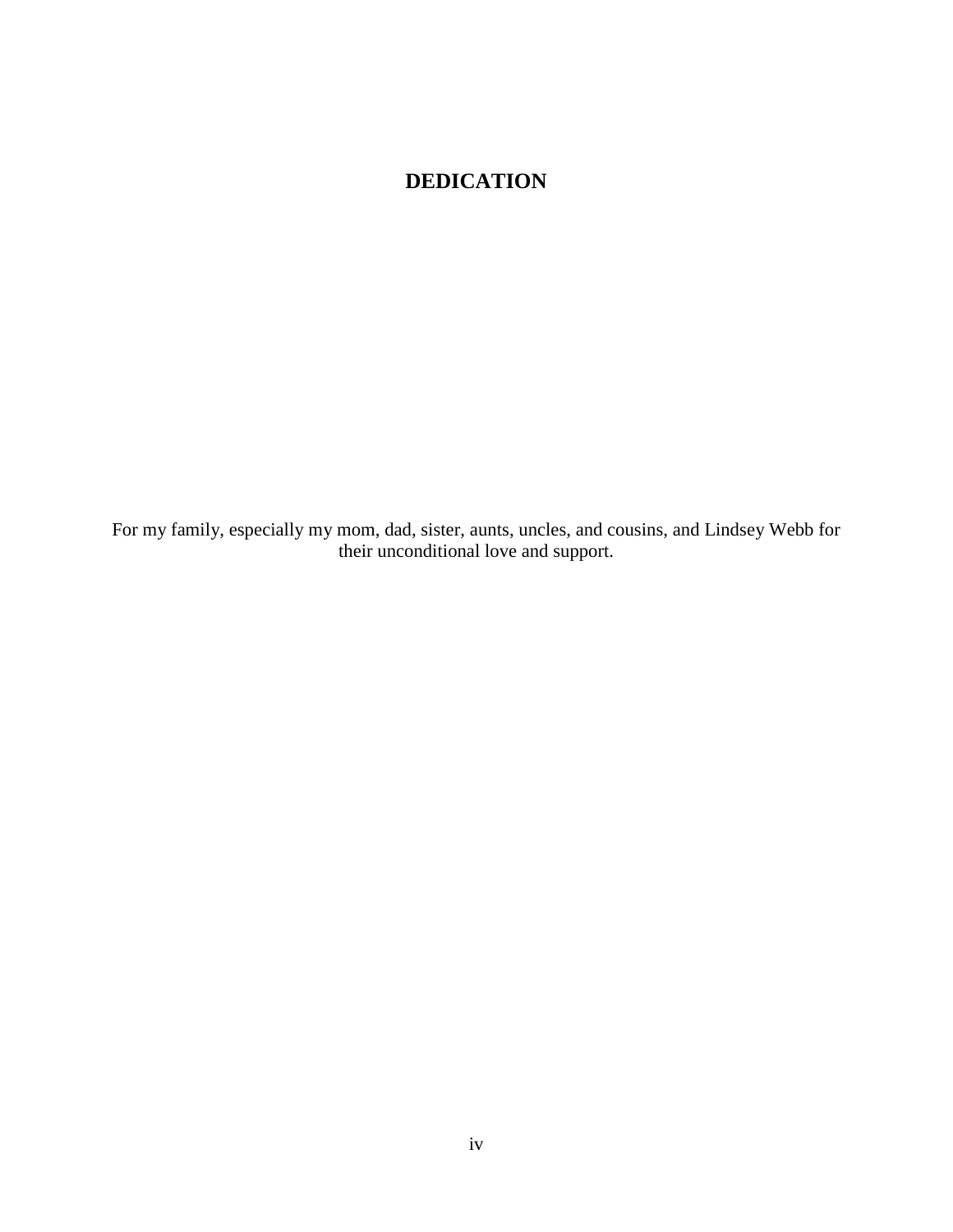## **ACKNOWLEDGMENTS**

Dr. Stephen J. Florczyk and Dr. Robert L. Steward for their countless hours of support and guidance throughout my undergraduate years. Zi Wang, Kailei Xu, Isabel Arias, and Sean Beverung for all of the hours teaching and guiding me through the tough times in the lab.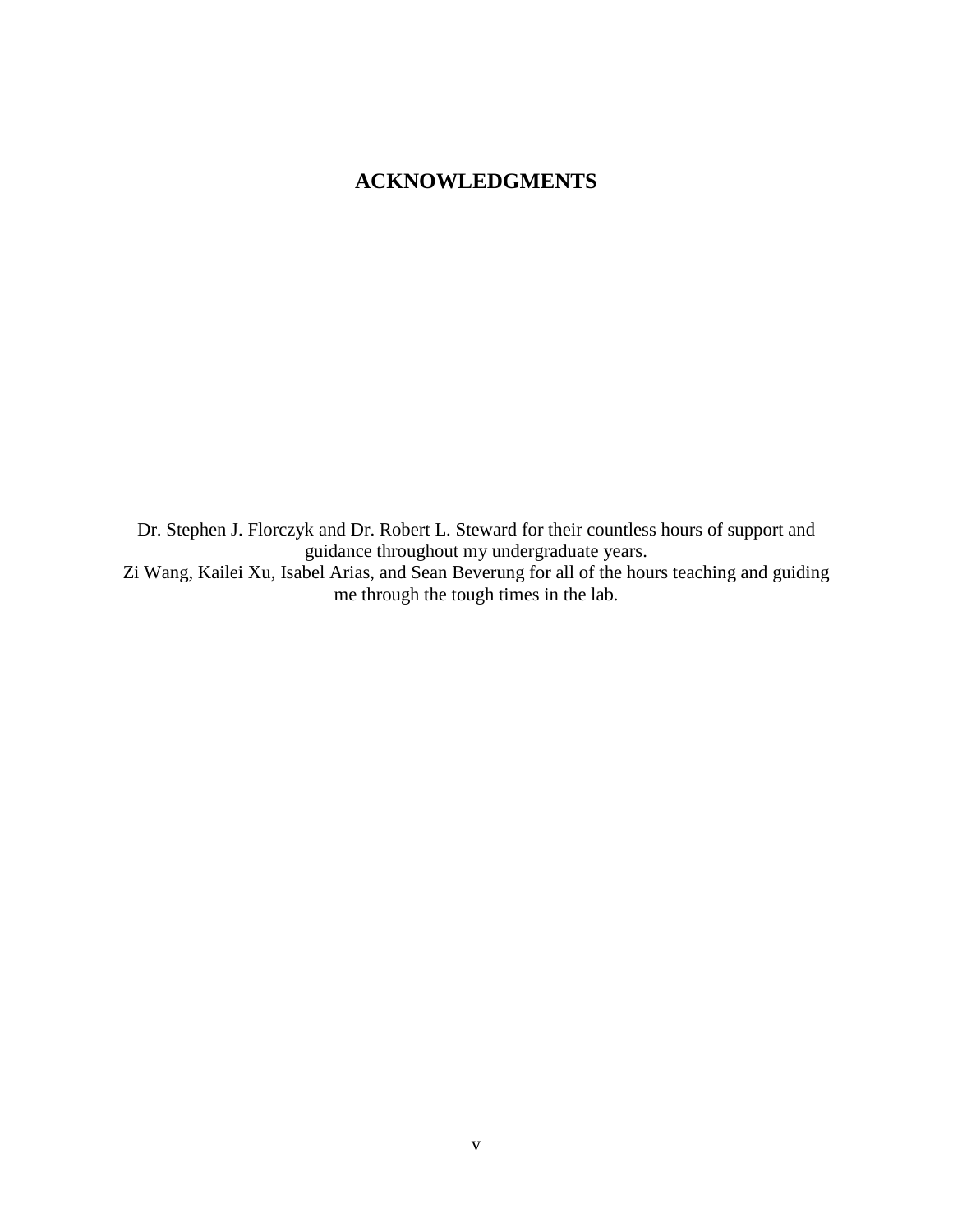## **TABLE OF CONTENTS**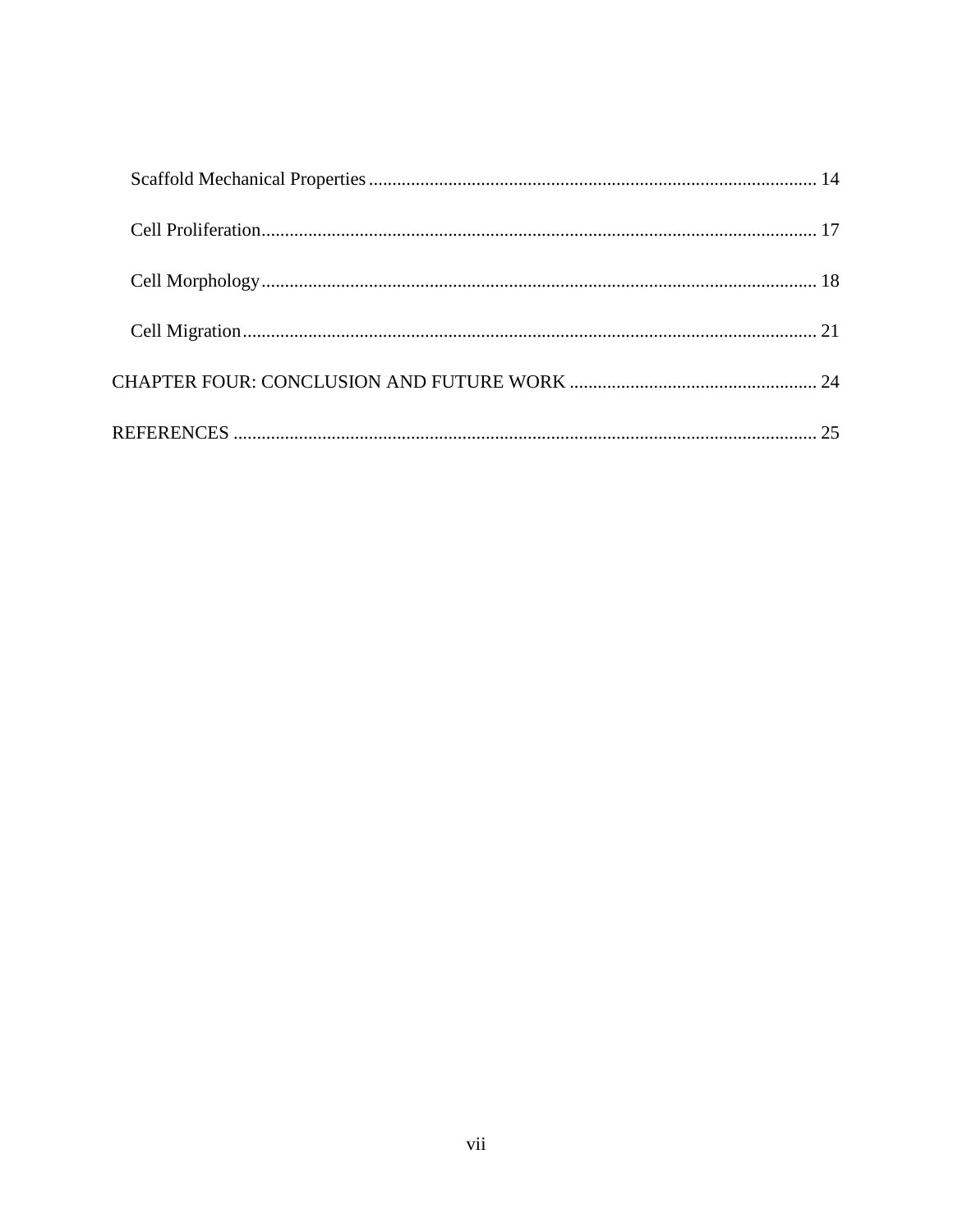## **LIST OF FIGURES**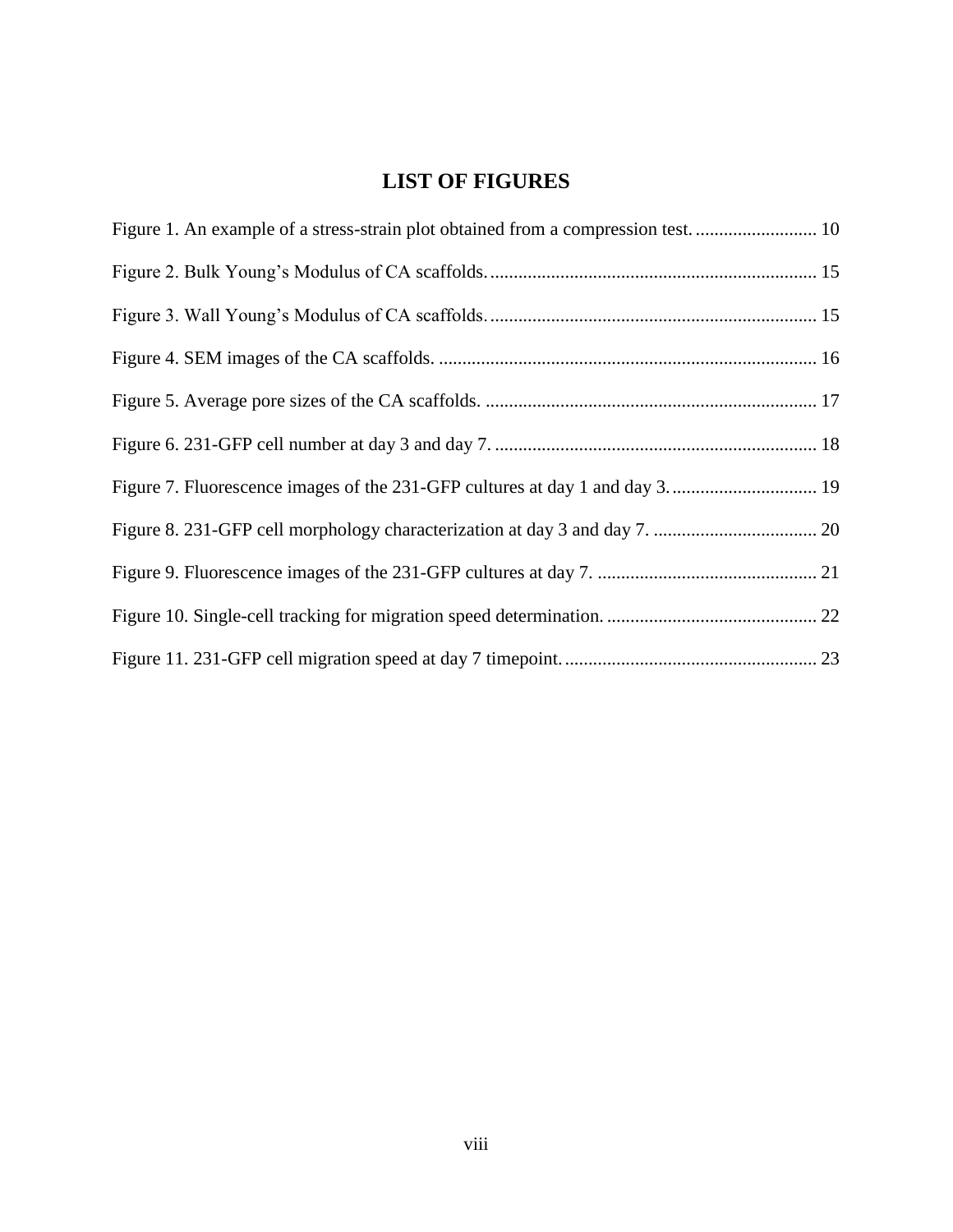## **LIST OF TABLES**

|--|--|--|--|--|--|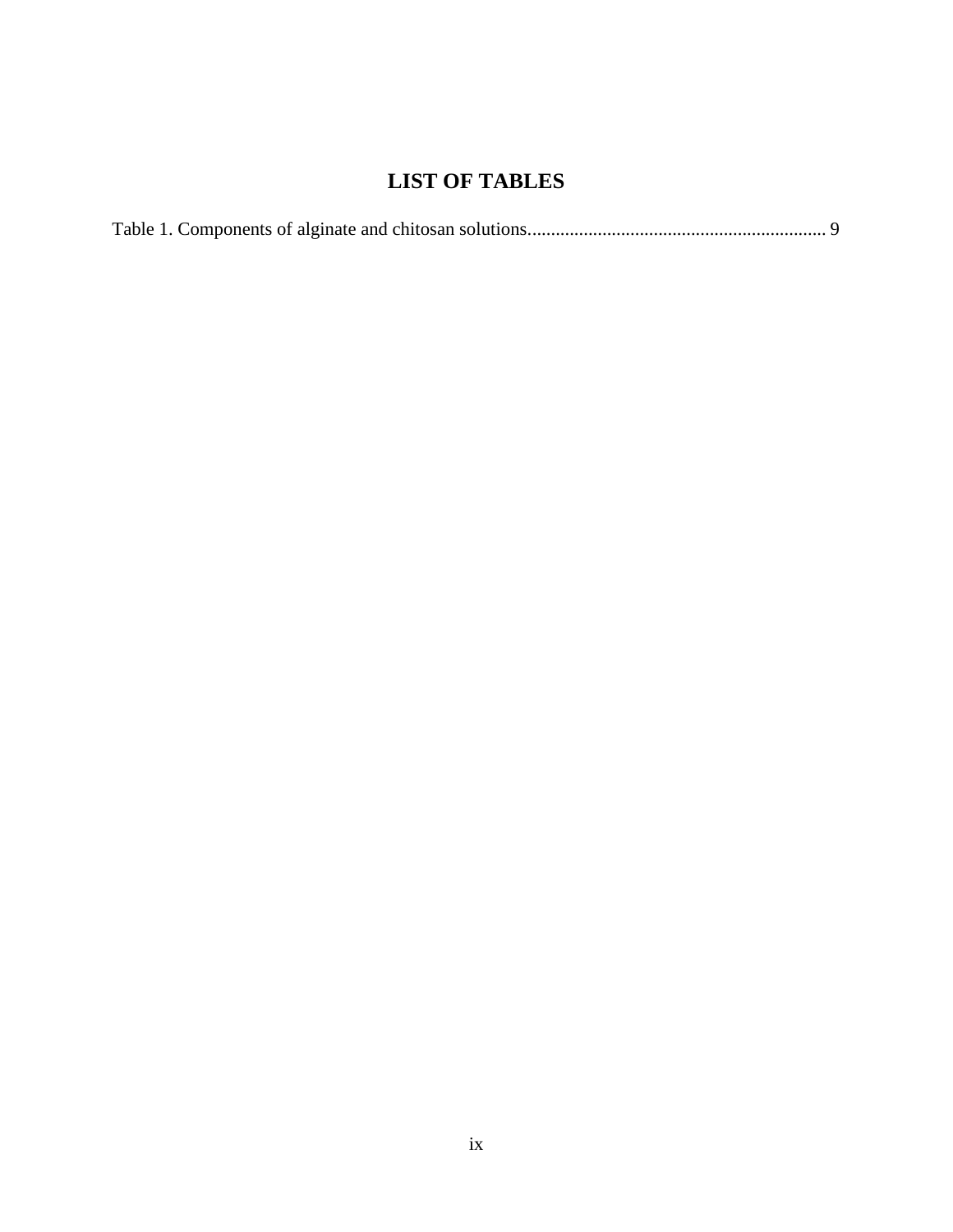## **CHAPTER ONE: INTRODUCTION**

### <span id="page-10-1"></span><span id="page-10-0"></span>**Background**

Breast cancer (BCa) is the most commonly diagnosed cancer and the second leading cause of death in women. Currently, many pharmaceutical companies utilize two dimensional (2D) culture technologies for drug efficacy and toxicology assessments [1]. However, up to 95% of promising preclinical drugs failed to translate into effective human cancer treatment [2]. One reason for this high rate of failure may be explained by the disparity between the research conducted in 2D cell culture environment and the clinical trials conducted *in vivo* in a three dimensional (3D) environment [3]. The absence of the third dimension in a 2D culture limits the communication between the cancer cells and its tumor microenvironment, affecting cell signaling, vascularization, tumor progression, and metastasis [4]. In recent years, there has been a notable increase in replacing 2D cultures with 3D biomaterials scaffolds for tissue culture in cancer research. 3D scaffolds provide a more physiologically relevant model of the tumor microenvironment compared to 2D surfaces by allowing 3D cell-cell and cell-material interaction that lead to cellular behaviors more closely resembling physiological growth. Particular behaviors include the slower cell growth in 3D cultures that mimic that of cells *in vivo*, and the development of the hollow cores in 3D tumor cultures similar to necrotic areas deprived of nutrients and oxygen in *in vivo* tumors [5]. The effects of scaffold materials on these interactions depend on its mechanical properties such as stiffness, and chemical properties such as composition and presence of proteins [6].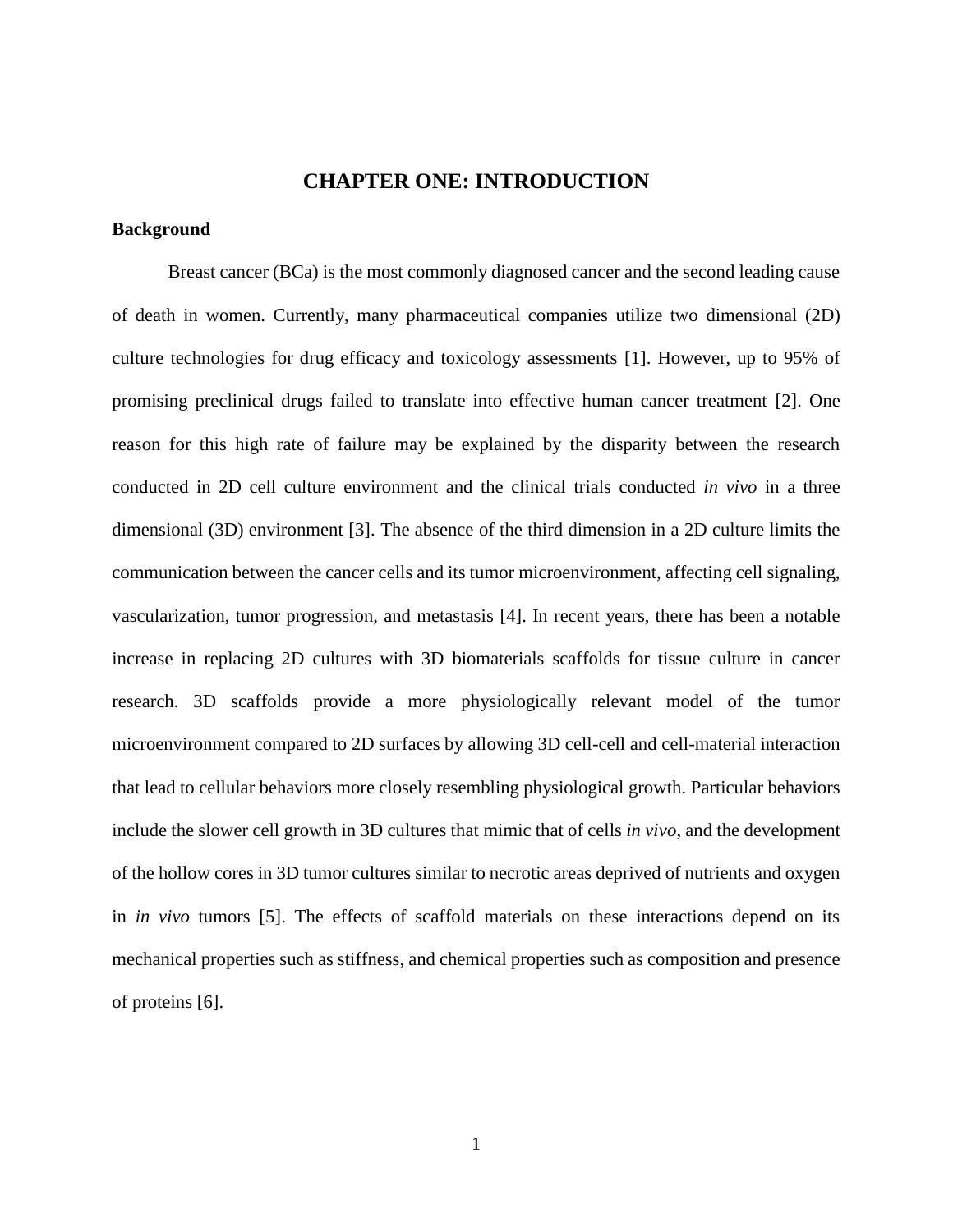### <span id="page-11-0"></span>**Three Dimensional Biomaterial Scaffolds**

In 1988, the term "tissue engineering" (TE) was coined, igniting a new interdisciplinary field that aimed to regenerate damaged tissues by combining cells with 3D porous scaffolds and growth factors [7]. In TE, 3D scaffolds are used as a template that provided the appropriate structural support and environment for cells to adhere and grow, playing the role of a native extracellular matrix (ECM) [7]. As cancer research expanded and the limitations of 2D culture systems were realized, 3D cultures were adapted for use in cancer research, with 3D biomaterial scaffolds being applied as a platform for 3D cultures [2].

Cancer cell morphology and behavior are dominated by the tumor microenvironment [8]. The tumor microenvironment describes the cancer cells, the surrounding endothelial cells, fibroblasts, and the human mesenchymal stem cells that make up the heterogeneous tumor population *in vivo*, and the ECM that serves as the structural support to the cells [9]. Development of 3D cultures is ongoing to create more physiologically relevant 3D breast tumor models, with research on 3D biomaterial scaffold modifications to optimize the growth of BCa cells [6]. These modifications include, but are not limited to, choice of materials (synthetic or natural polymers), porosity, and biochemical factors conjugation [2].

3D culture platforms with tunable mechanical properties must be developed to enable 3D culture systems that may provide valuable *in vivo* predictions. BCa progresses as cells respond to various cues from the microenvironment, changing from a benign phase into a more malignant and invasive state [10]. These biophysical cues from the microenvironment include factors such as the ECM stiffness, pore size, and fiber network [10]. The breast cancer metastatic progression has been observed to occur with the tumor microenvironment transitioning from softer to stiffer tissue.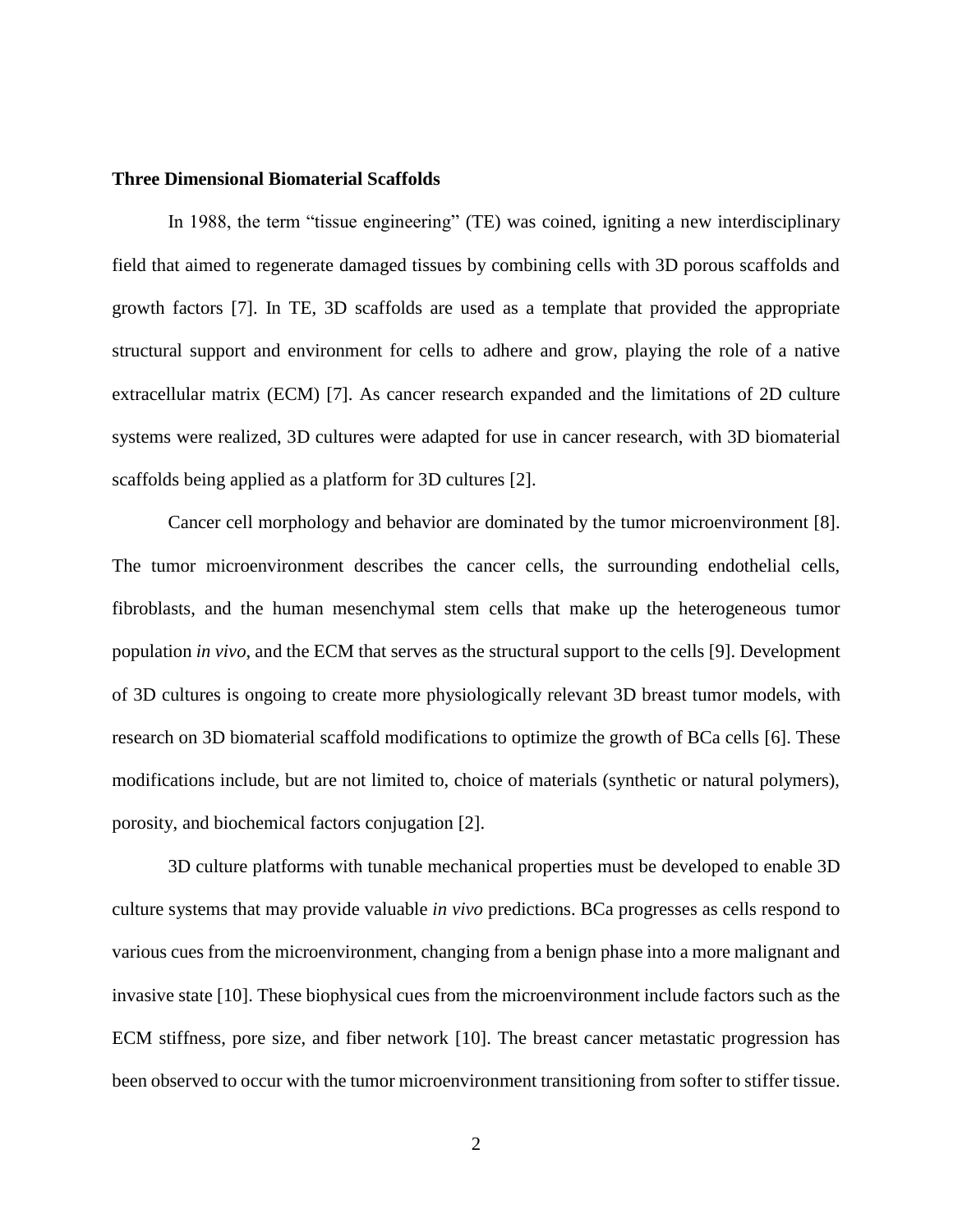In a study investigating the elastic moduli of human breast tissue using cylindrical indenter and finite element modelling, breast tissue stiffness ranged from  $3.24 \pm 0.61$  kPa for normal fibrograndular tissue to  $42.52 \pm 12.47$  kPa for high-grade infiltrating ductal carcinoma (IDC) [11].

## <span id="page-12-0"></span>**Breast Cancer Cell Lines**

BCa is often classified based on the presence or absence of certain markers to aid in disease prognosis and treatment plan determination. The three most common markers used in classification are estrogen receptor (ER), progesterone receptor (PR), and human epidermal growth factor receptor 2 (HER-2) amplification. An example of a BCa cell line that is ER positive is the MCF-7 cells derived from metastatic pleural effusion of a 69-year-old Caucasian woman [12]. Examples of BCa cell lines that are ER, PR, and HER-2 negative include MDA-MB-468 (468) and MDA-MB-231 (231). 468 cells were derived from metastatic pleural effusion of a 51-year-old Black woman, and 231 cells were derived from metastatic pleural effusion of a 51-year-old Caucasian woman [13].

Breast tumors that lack all three of the molecular markers ER, PR, and HER-2 are called triple-negative breast cancer (TNBC) tumors. TNBC is often diagnosed in female patients under the age of 50, representing between 10% and 24% of BCa cases [14, 15]. TNBC has a high tendency to metastasize and a higher risk for relapse compared to other types of BCa [15]. While tumors that express ER and PR have promising prognosis with therapies that interfere with hormone action or inhibit HER-2 amplification, TNBC tumors have less favorable prognosis due to the lack of the markers [13].

One of the most commonly studied TNBC cell lines is the 231. 231 cells possess a 3D cell morphology of a stellate pattern [16]. A comparison in gene expression between normal breast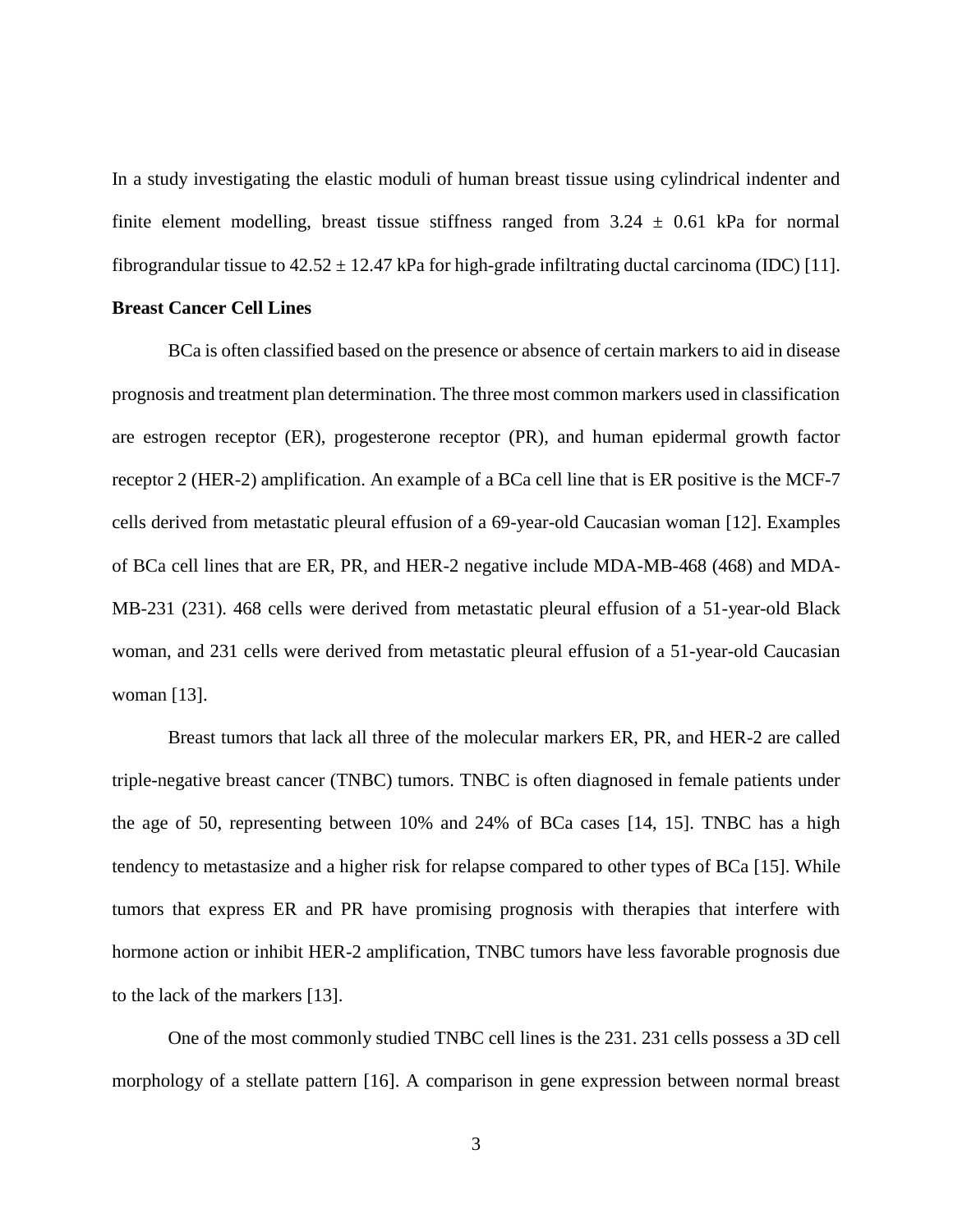cells and tumor cells indicated that 231 cells resemble basal cells on the outside of the breast ducts, categorizing 231 cells as Basal B for molecular classification [13]. With this molecular classification, 231 cell line has a clinical outcome worse than non-basal TNBC cell lines [17].

### <span id="page-13-0"></span>**Cell Morphology in 3D Biomaterial Scaffolds**

Cell surface receptors and actin cytoskeleton sense the stiffness of their microenvironment and alter cell morphology and phenotype [5]. In 3D cultures, different subtypes of BCa cells show different growth patterns. For example, 231 cells in 3D cultures show a stellate pattern, while 468 cells possess a grape cluster pattern [13]. When cultured in a 3D environment, BCa cells showed cluster formation, as opposed to those cultured on a 2D surface, which showed a flat shape [18]. More specifically, the 231 2D cell growth has a spindle shape [8]. For 3D cultures in porous poly( $\varepsilon$ caprolactone) (PCL) scaffold with stiffness similar to that of breast tumor tissue, 231 BCa cells formed masses with 3D contact resembling the tumoroids *in vivo* [19].

One of the techniques used to characterize the BCa cell morphology include staining the actin cytoskeleton with Alexa Fluor 546 or 488 Phalloidin, and counterstaining the nuclei with 4,6-diamidino-2-phenylindole (DAPI), then observing the cells using fluorescent microscopy [16, 18, 19]. Another technique is transfecting BCa cells with green fluorescent protein (GFP), which allows GFP-transfected cells to be visualized with a fluorescence microscope [20]. Originally extracted from the jellyfish *Aequorea victoria* in 1992, GFP labeling has been a widely used protein marker.

#### <span id="page-13-1"></span>**Cell Growth in 3D Biomaterial Scaffolds**

Since cells receive mechanical signals from their environment, it has been shown that scaffold stiffness plays a role in affecting various cellular responses, including cell growth [21]. In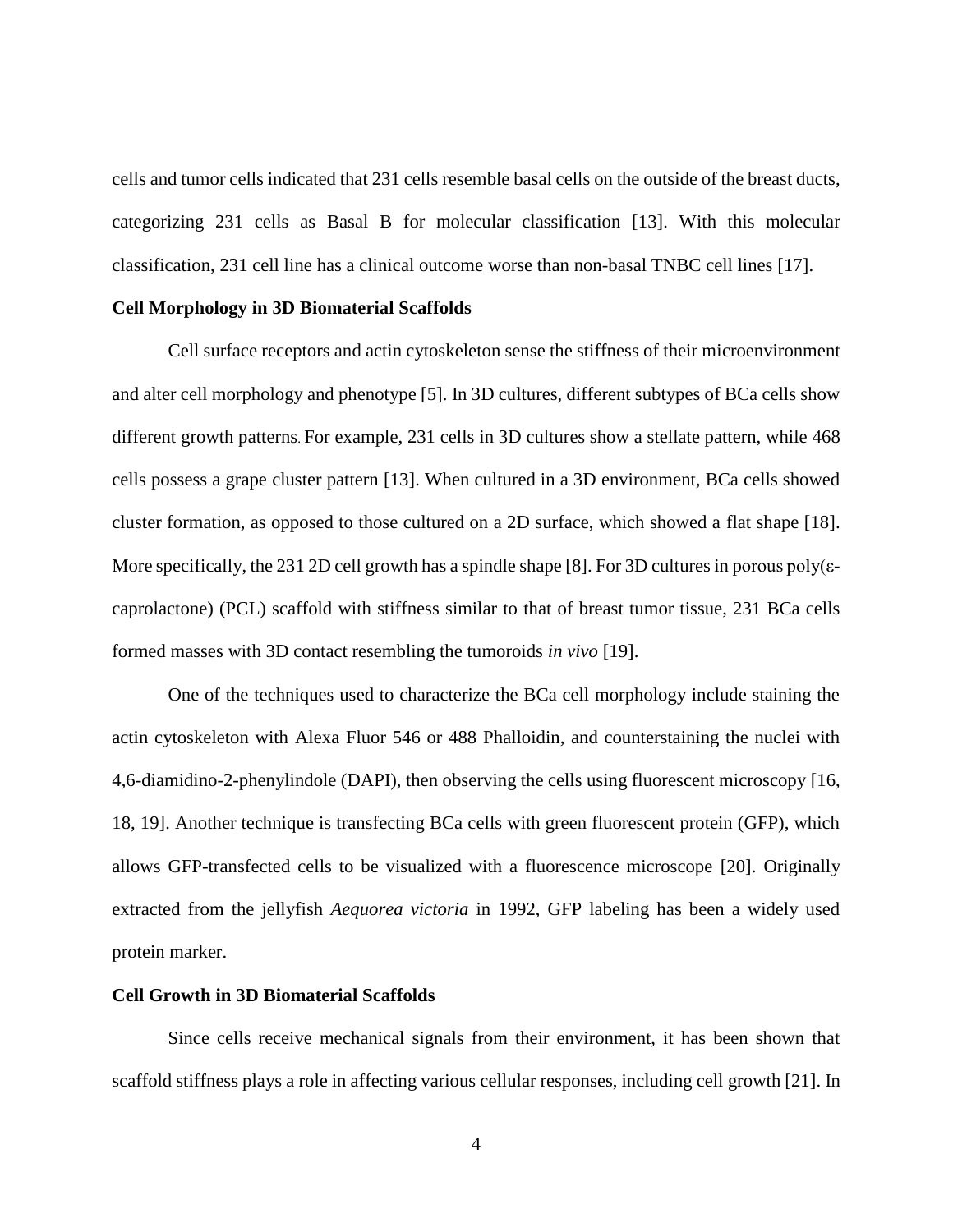a study investigating the growth of 231 cells on 2D collagen-coupled polyacrylamide gels, it was shown that cells significantly increased in number on the more rigid gels [22]. One possible explanation for the increased 2D gel substrate stiffness leading to increased cell proliferation is that 2D ECM stiffness quickens the cell cycle by influencing the mechanochemical feedback during cell division [23]. However, when proliferation of MCF-7 BCa cells was compared between 3D alginate hydrogels with varied stiffness, the highest cell proliferation characterized by cell cluster formation occurred in the softest 3D hydrogels with stiffness 150 - 200 kPa [18].

In addition to scaffold stiffness, diffusion of nutrients and growth factors also cause differences in proliferation of cells cultured in 2D versus 3D environment [24]. While flat monolayers of cells cultured on 2D surfaces readily receive oxygen and nutrients, spheroids of cells in 3D environment show zones of proliferation due to oxygen and nutrient gradients [5]. Previous research has shown that the growth of tumor cells in 3D scaffolds is usually slower and more closely resembling of the physiological growth than that in 2D surfaces [5].

#### <span id="page-14-0"></span>**Migration of Cells Cultured in 3D Biomaterial Scaffolds**

Cell migration is a result of force combination involving the actin cytoskeleton, membrane adhesions, and the ECM [25]. In a 3D environment, cell migration is characterized by traction forces exerted by cell-ECM attachments over all surfaces of the cell adhered to the ECM [25]. It has been demonstrated that matrix stiffness influences cell migration in 3D environments since cells can sense the increased ECM stiffness through the transmembrane receptors that bind the cells to their ECM or surrounding cells, and respond with increased traction force on their environment using cytoskeletal networks and molecular motors [10, 26]. In a study investigating how mechanical rigidity of the ECM regulates the behavior of glioma cells using time-lapse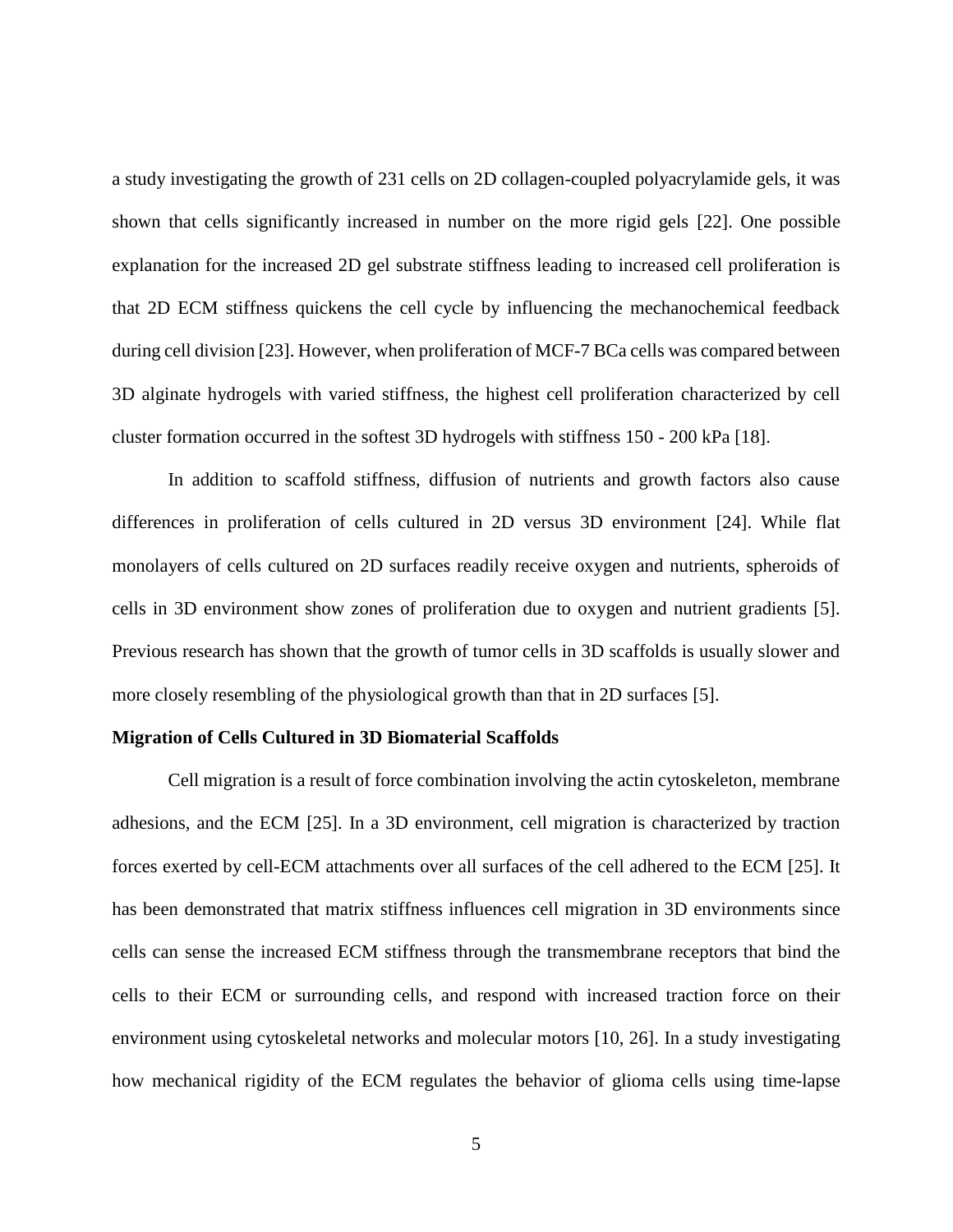imaging to monitor U373-MG and U87-MG cells over 12 h, it was found that the average migration speed increased with increasing polyacrylamide gel substrate rigidity [23].

There are many techniques to characterize cell migration. One technique is taking timelapse images of 2D culture samples over a certain time period, and analyzing the images using motion tracking or algorithms in software like SimplePCI [23]. Another is the Boyden Chamber technique, where cells must degrade a collagen barrier to migrate from a non-serum-containing media to a serum-containing media for a specified time period [19]. After this period, migrated cells are stained and counted [19]. A more economical method is the scratch assay that introduces an artificial gap, or scratch, on a confluent cell monolayer. Time-lapse images are captured at the beginning and during the cell migration to close the gap to determine the migration rate [27].

## <span id="page-15-0"></span>**Objectives**

The quest for a BCa cure drives the need for improved 3D models that optimize the growth of BCa cells by more accurately mimicking the native tumor microenvironment [6]. As the mechanical properties of the ECM play a critical role in regulating cell behaviors, this research project aims to understand how the mechanical properties of biomaterial scaffolds affect the growth, morphology, and migration of BCa cells. Mechanical properties of the scaffolds, particularly the stiffness, will be changed by preparing chitosan-alginate (CA) scaffolds with different concentrations of chitosan and alginate, with greater concentrations leading to increased stiffness. This study will include 2 wt%, 4 wt%, and 6 wt% 3D porous CA scaffolds. Tissue culture polystyrene (TCPS) well plate will be used as the 2D surface control. In this study, GFPtransfected 231 (231-GFP) BCa cells will be used for cell culture. Since there is currently no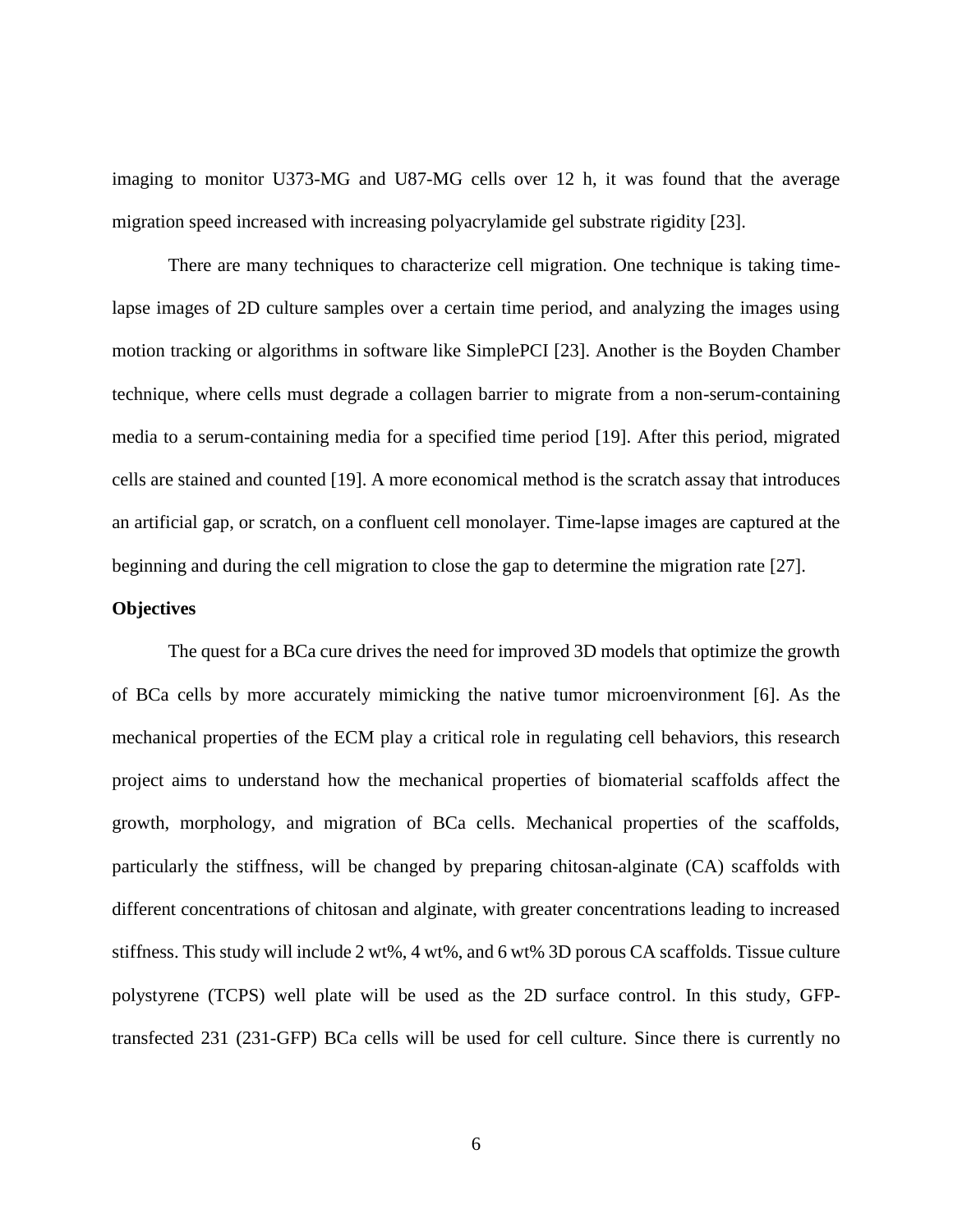approved targeted therapy for TNBC in clinical settings, a better understanding of the pathogenesis of a TNBC cell line such as 231 is crucial to advancing therapy development [14].

Our hypothesis is that 231-GFP BCa cells cultured on 2 wt% CA scaffolds, with the lowest stiffness, will show the highest cell proliferation. We do not expect differences in morphology among the different groups of 3D porous CA scaffolds. We expect higher cell migration in scaffolds with higher stiffness compared to ones with lower stiffness.

Since cancer progression is often accompanied by changes in cell behavior in response to changes from the tumor microenvironment, understanding how the mechanical properties of CA scaffolds affect the behavior of BCa cells could lead to the development of improved 3D BCa tumor models. Tumor models that more closely depict the dynamic interactions between cancer cells and their microenvironment could potentially enhance the study of disease pathology and development of more effective BCa treatments.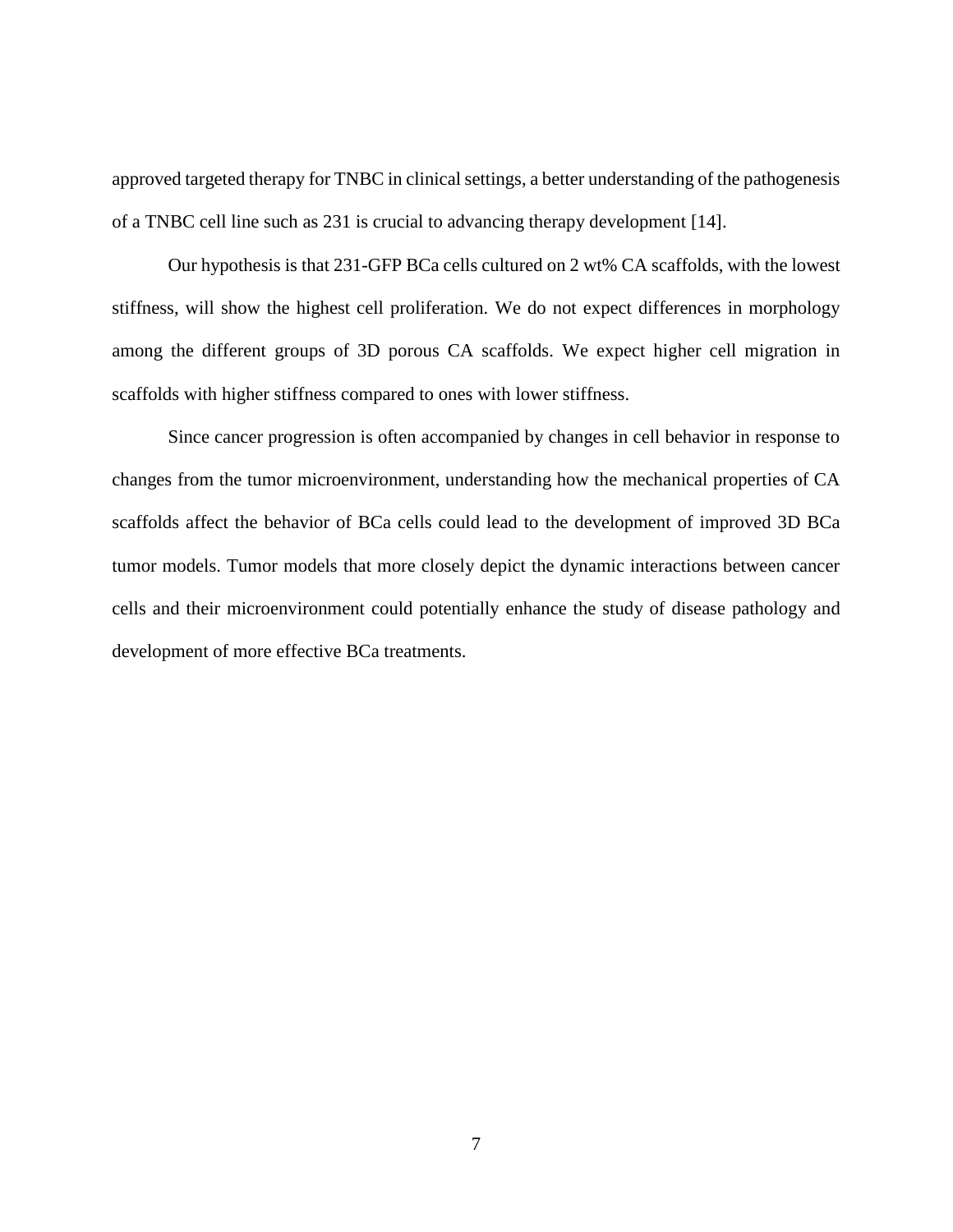## **CHAPTER TWO: MATERIALS AND METHODS**

#### <span id="page-17-2"></span><span id="page-17-1"></span><span id="page-17-0"></span>**Scaffold Fabrication**

The 2 wt% CA scaffolds were produced by preparing the 2 wt% alginate and 2 wt% chitosan solutions separately. The 2 wt% alginate solution was prepared by adding alginate to DI water slowly, then soaking for 20 - 30 min before being mixed twice in a Thinky mixer for 3 min at 2000 rpm. The 2 wt% chitosan solution was prepared by adding chitosan to 0.5 wt% acetic acid solution. The chitosan solution was mixed twice in a Thinky mixer for 3 min at 2000 rpm. The alginate and chitosan solutions were aged overnight at room temperature to allow for complete dissolution of the polymers. Then, the alginate and chitosan solutions were mixed together twice in a Thinky mixer for 5 min at 2000 rpm. The mixed CA solution was cast into molds and frozen overnight at -20 °C. The scaffolds were freeze dried for 24 h or until they are dry. The scaffolds were then sectioned into 2 mm thick disks using a razor blade. Next, the scaffolds were crosslinked with  $0.2$  M CaCl<sub>2</sub> solution for 20 min under vacuum. Finally, the scaffolds were sterilized with 70% ethanol under vacuum for 30 min in two 15 min sessions. In between the sessions, the 70% ethanol solution were replaced with fresh 70% ethanol solution. Afterwards, the sterilized scaffolds were washed with Dulbecco's phosphate buffered saline (DPBS) three times in a sterile setting. The 4 and 6 wt% CA scaffolds were prepared with respective increases in chitosan and alginate content, with 1 and 1.5 wt% acetic acid solution used for the chitosan solutions. Table 1 summarizes the components and their amounts used to produce each type of CA scaffold. All sterilized CA scaffolds were soaked in fully supplemented media for 24 h at 37 °C before cell seeding.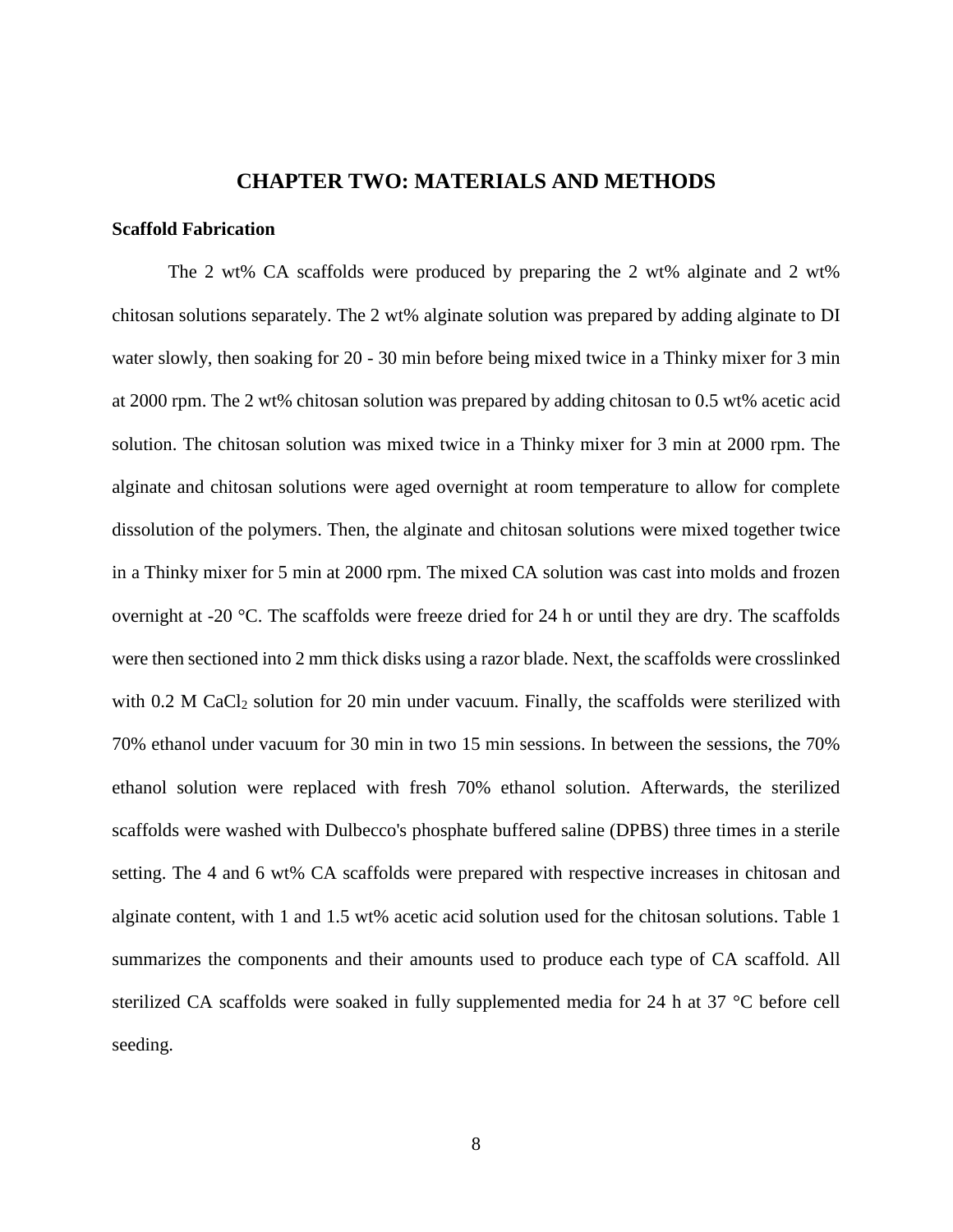|                | <b>Alginate Solution</b> |          | <b>Chitosan Solution</b> |             |          |
|----------------|--------------------------|----------|--------------------------|-------------|----------|
| Wt $%$         | Alginate                 | DI Water | Chitosan                 | Acetic Acid | DI Water |
| $\overline{2}$ | 2.084                    | 100      | 2.084                    | 0.5         | 99.5     |
| 4              | 4.167                    | 100      | 4.167                    |             | 99       |
| 6              | 6.25                     | 100      | 6.25                     | 1.5         | 98.5     |

Table 1. Components of alginate and chitosan solutions.

### <span id="page-18-0"></span>**Compression Testing**

CA scaffold samples were cut to a size of 5 mm x 5 mm x 5 mm. Compression testing was completed using the Shimadzu AGS-X Universal Electromechanical Tester. Wet samples were compressed at a rate of 0.4 mm/min with a 500 N load cell ( $n =$  at least 6 per condition). Two types of Young's moduli, or stiffness, were determined from the stress vs. strain plots obtained by the Trapezium X Universal Testing Software as shown in Figure 1. The first type is the bulk stiffness obtained from the slope of the first linear region of the plots, indicating the stiffness associated with compressing the pores of the scaffolds. The second type is the wall stiffness obtained from the slope of the second linear region of the plots, indicating the stiffness associated with the scaffold material after the pores have been compressed [28]. The stiffness values were calculated using the Trapezium X Universal Testing Software.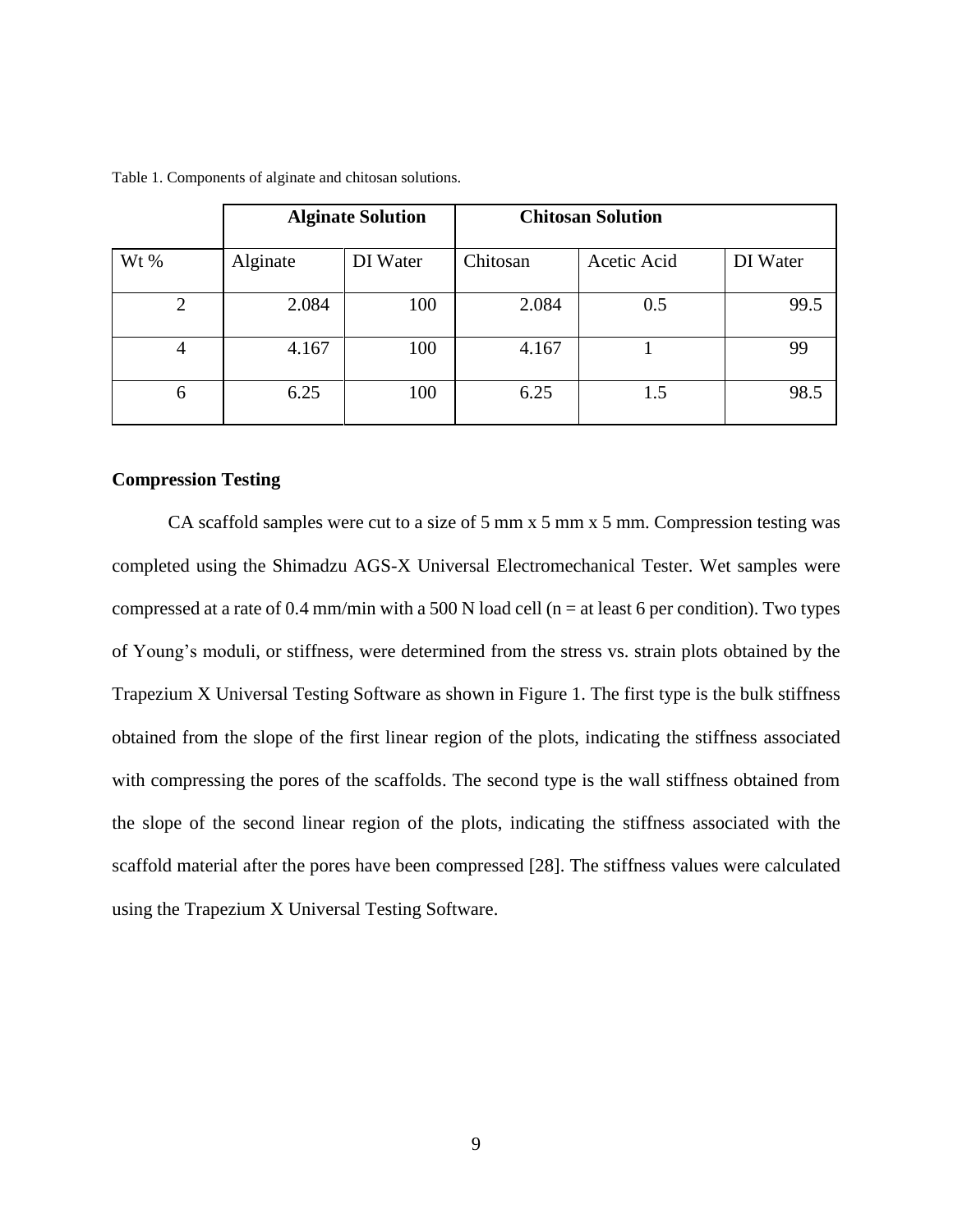

<span id="page-19-2"></span>Figure 1. An example of a stress-strain plot obtained from a compression test.

#### <span id="page-19-0"></span>**Scanning Electron Microscopy Imaging**

CA scaffolds ( $n = 3$  per scaffold type) were imaged on the JEOL JSM-6480 SEM. The scaffold samples were sputter coated with gold prior to imaging. The average pore size  $(\mu m)$  of each CA scaffold type was calculated from the SEM images using the line intercept method adapted from the American Society for Testing and Materials (ASTM) E4 standard for calculating average grain size. Five horizontal lines of equal length were placed at regular intervals over the image and the number of pores the measuring line crossed were counted. The pore size was calculated with the following formula.

Prove size (µm) = 
$$
\frac{\text{length of measuring line (µm)}}{\text{number of pores measuring line crossed}}
$$

### <span id="page-19-1"></span>**Cell Seeding on Scaffolds**

MDA-MB-231-GFP (231-GFP) BCa cells were cultured and expanded to 80% confluency in T75 cell culture flasks in fully supplemented media (Dulbecco's Modified Eagle's medium (DMEM) with 10% FBS, 1% penicillin-streptomycin, and 1% non-essential amino acids (NEAA)), and incubated at 37 °C prior to cell seeding. 231-GFP BCa cells were detached from T75 cell culture flasks by using Trypsin. Media was aspirated from T75 flasks leaving 231-GFP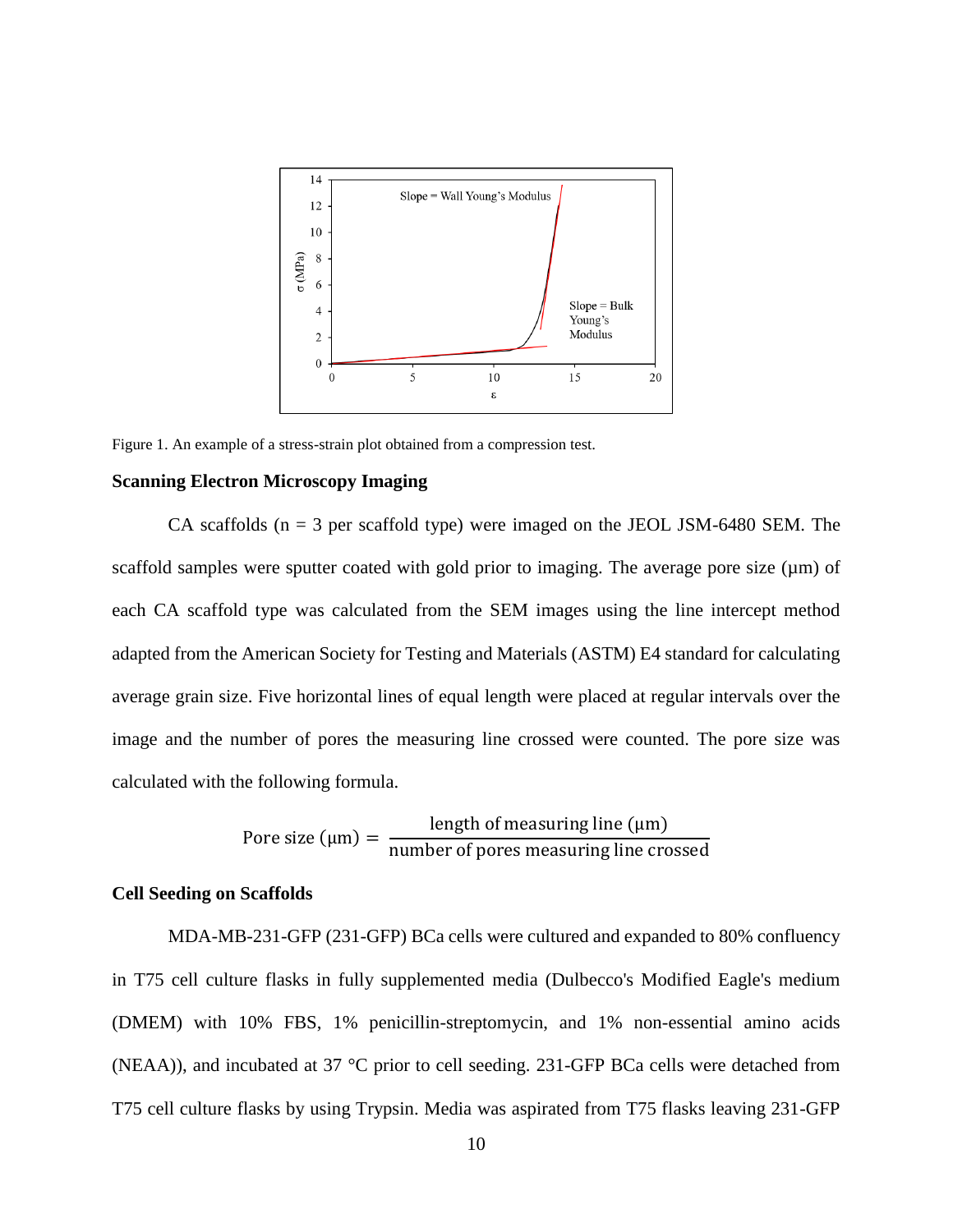cells attached at the bottom surface of the flasks. 3 mL of Trypsin was added to each T75 flask and flasks were incubated at 37 °C for 5 min. 2 mL of fully supplemented media was added to each T75 flask to neutralize Trypsin. The flask surface with cells attached were washed with the neutralized Trypsin solution several times to detach all cells. The neutralized Trypsin-cell solution from each flask was collected in a 50 mL tube, which was centrifuged at 200 g for 10 min to get the cell pellet. The supernatant was aspirated from the 50 mL tube leaving the cell pellet. Cells were resuspended in fully supplemented media and seeded onto 2D surfaces and CA scaffolds in 12-well plates at 50,000 cells per sample. The samples were cultured in fully supplemented media and at 37 °C with 5%  $CO<sub>2</sub>$  in a humidified incubator. The samples were cultured for 7 days with regular media changes.

#### <span id="page-20-0"></span>**Cell Number Analysis**

The growth of BCa cells in 2D cultures and 3D CA scaffolds was assessed with Alamar Blue assay ( $n = 4$  per scaffold type) on day 3 and day 7. Cell culture media in samples was aspirated and samples were washed one time with DPBS. 10% Alamar Blue solution in fresh cell culture media was added to samples and the samples were incubated at 37 °C for 2 h. Alamar Blue solutions was transferred from the samples to a black bottom 96-well plate and read with the BioTek Cytation5 Cell Imaging Multi-Mode Reader at excitation wavelength of 570 nm and fluorescent emission wavelength of 585 nm. The fluorescence results were compared to a standard curve to determine cell population.

### <span id="page-20-1"></span>**Cell Morphology Analysis**

The cell morphology of BCa cells cultured on 2D surfaces and 3D CA scaffolds were assessed ( $n > 50$  per scaffold type) on day 1, 3, and 7 timepoints. Samples were fixed with 3.7%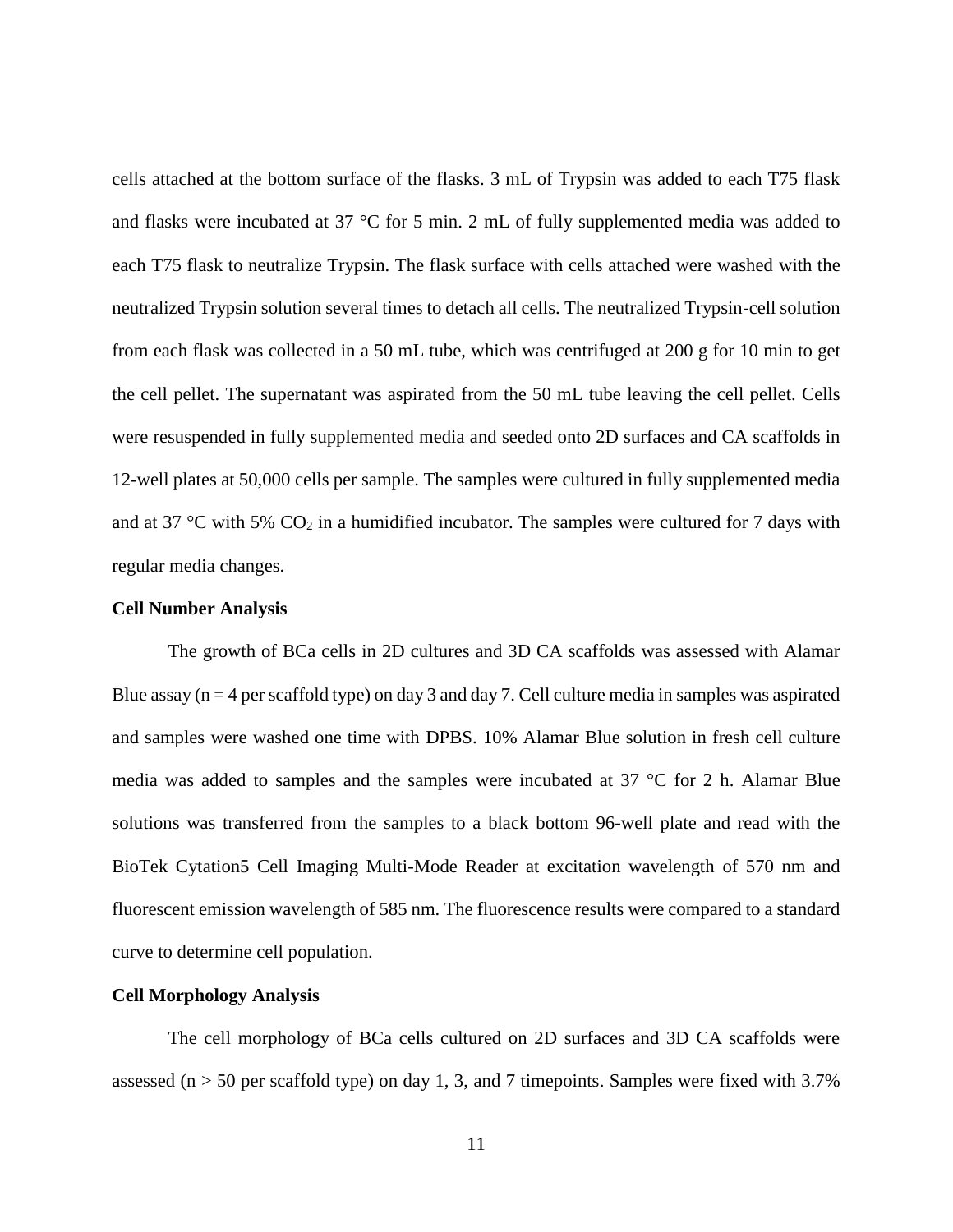formaldehyde and imaged with the BioTek Cytation5 Cell Imaging Multi-Mode Reader using the GFP filter at excitation wavelength of 490 nm and fluorescent emission wavelength of 510 nm on day 1, 3, and 7 timepoints. Cellular morphology analysis was conducted using BioTek Gen5 Software on day 1, and 3 timepoints. Analysis parameters included circularity, size, area, and perimeter. Circularity was calculated based on an ellipse formula where 1 equals a perfect circle. Size was determined using an ellipse equation fit on the cell contour. Area was calculated based on the number of pixels inside the cell contour. Perimeter was calculated by counting the edge pixels along the cell boundary. Morphology analysis for day 7 cultures was not performed due to the large number of cells in culture leading to noisy GFP signals picked up by the analysis software.

#### <span id="page-21-0"></span>**Cell Migration Analysis**

BCa cell migration was assessed  $(n > 50$  per scaffold type) at day 7 timepoint. Cells cultured on 2D surfaces and 3D scaffolds were harvested by incubating the samples in Accumax solution at room temperature for 15 min. The cells were washed off the scaffolds by pipetting the Accumax solution on the scaffold surface 10 - 20 times. The Accumax solution from each sample group were collected in a 50 mL tube with filled with 7 mL media and centrifuged at 200 g for 10 min to get the cell pellet. The supernatant was aspirated leaving the cell pellet. Cells were resuspended in fully supplemented media, and seeded on glass-bottom Petri dishes filled with fully supplemented media. A cell seeding solution density of 1 million cells/mL was used. A volume of 100 uL of seeding solution was added to each dish to achieve 100,000 cells/dish. Samples are incubated overnight at 37 °C. Samples were rinsed with DPBS one time to remove unattached cells from gels before migration experiment proceeded. 2 mL of fresh fully supplemented media was added into each dish.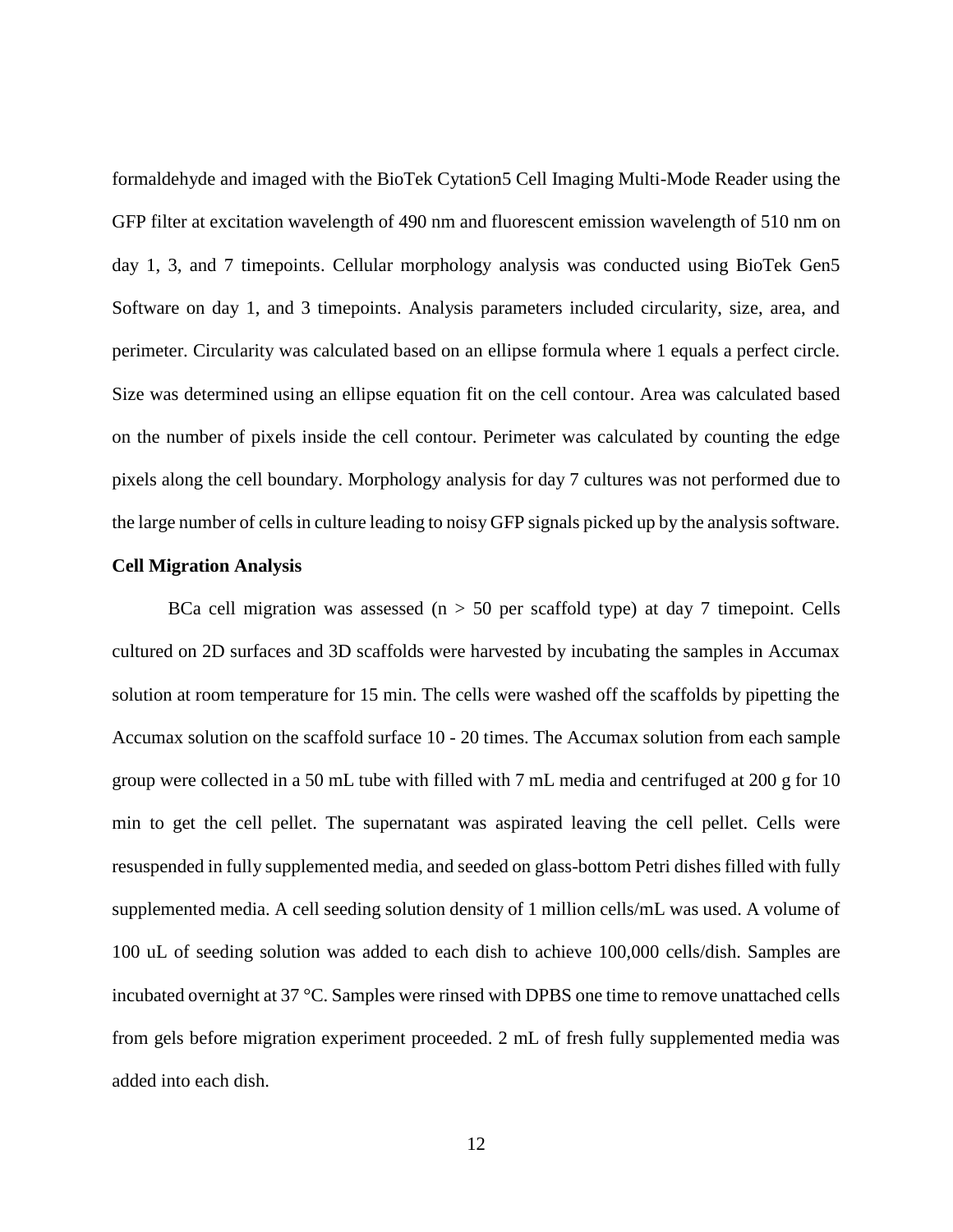Samples were imaged using the ZEISS Cell Observer SD confocal microscope with a motorized scanning stage. Brightfield and fluorescence images were taken at  $20\times$  magnification. Time-lapsed images were acquired every 10 min for 3 h. Time-lapsed videos were analyzed and single-cell migration velocity on each sample were determined using MATLAB and Cell Tracker. Briefly, the positions of a cell at each specific timepoint were manually specified by clicking on the centroid of the same cell in the images. The time interval between each image was specified as 10 min. The distance the cell traveled between timepoints was calculated by Cell Tracker using the pixel size. The average cell migration speed for the single tracked cell was calculated by the software.

## <span id="page-22-0"></span>**Statistically Analysis**

All data were statistically analyzed and presented as mean  $\pm$  standard deviation of the mean. A p-value of  $p < 0.05$  was set as the statistical significance for all analysis of variance and t-tests.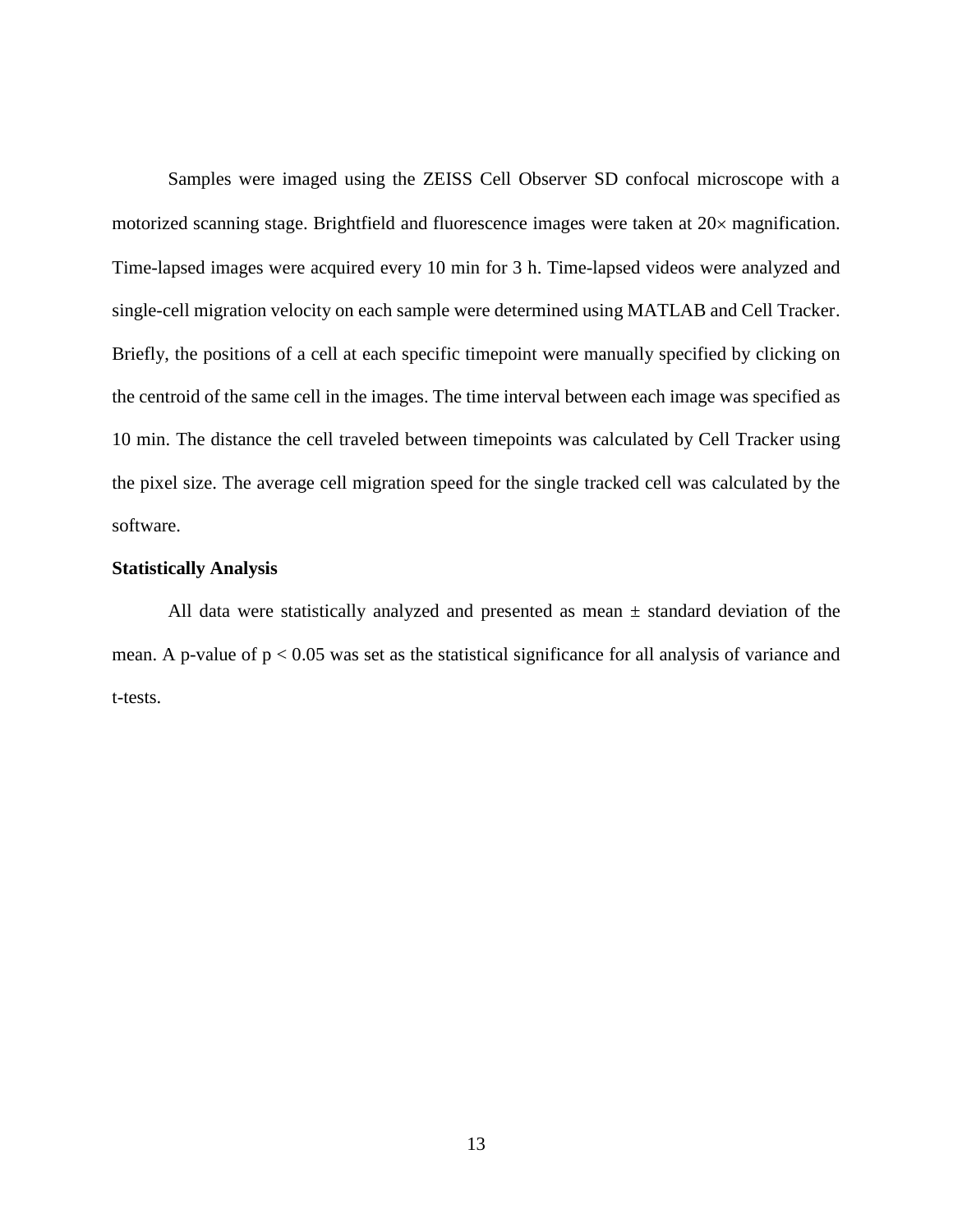## **CHAPTER THREE: RESULTS AND DISCUSSIONS**

#### <span id="page-23-1"></span><span id="page-23-0"></span>**Scaffold Mechanical Properties**

3D porous CA scaffolds were fabricated with varying concentrations to achieve a range of Young's moduli to recapitulate the stiffness changes the native cancer tumor microenvironment issue undergoes throughout cancer progression. The 3D CA scaffolds underwent compression testing in wet condition to better represent the scaffolds state in cell culture media. Compressive testing yielded the bulk and wall Young's moduli, or stiffness, as reported in Figures 2 and 3, respectively. The bulk stiffness of 2 wt%, 4 wt% and 6 wt% CA scaffolds are  $2.0 \pm 0.1$  Pa,  $11.7 \pm$ 1.1 Pa and  $42.5 \pm 0.1$  Pa, respectively (Figure 2). The wall stiffness of 2 wt%, 4 wt% and 6 wt% CA scaffolds are  $64.0 \pm 8.0$  Pa,  $2.365 \pm 0.32$  kPa and  $3.30 \pm 0.415$  kPa, respectively (Figure 3). There was significant difference in stiffness among all groups of CA scaffolds. This study focuses primarily on the wall stiffness since it is associated with the scaffold material after the pores have been compressed, indicating the stiffness that the cancer cells sense. The stiffness of normal breast tissue ranges from a fraction of kPa to  $3.25 \pm 0.91$  kPa [11], indicating that the 2 wt%, 4 wt%, and 6 wt% CA scaffolds all have stiffness that fall within the range of normal breast tissue stiffness.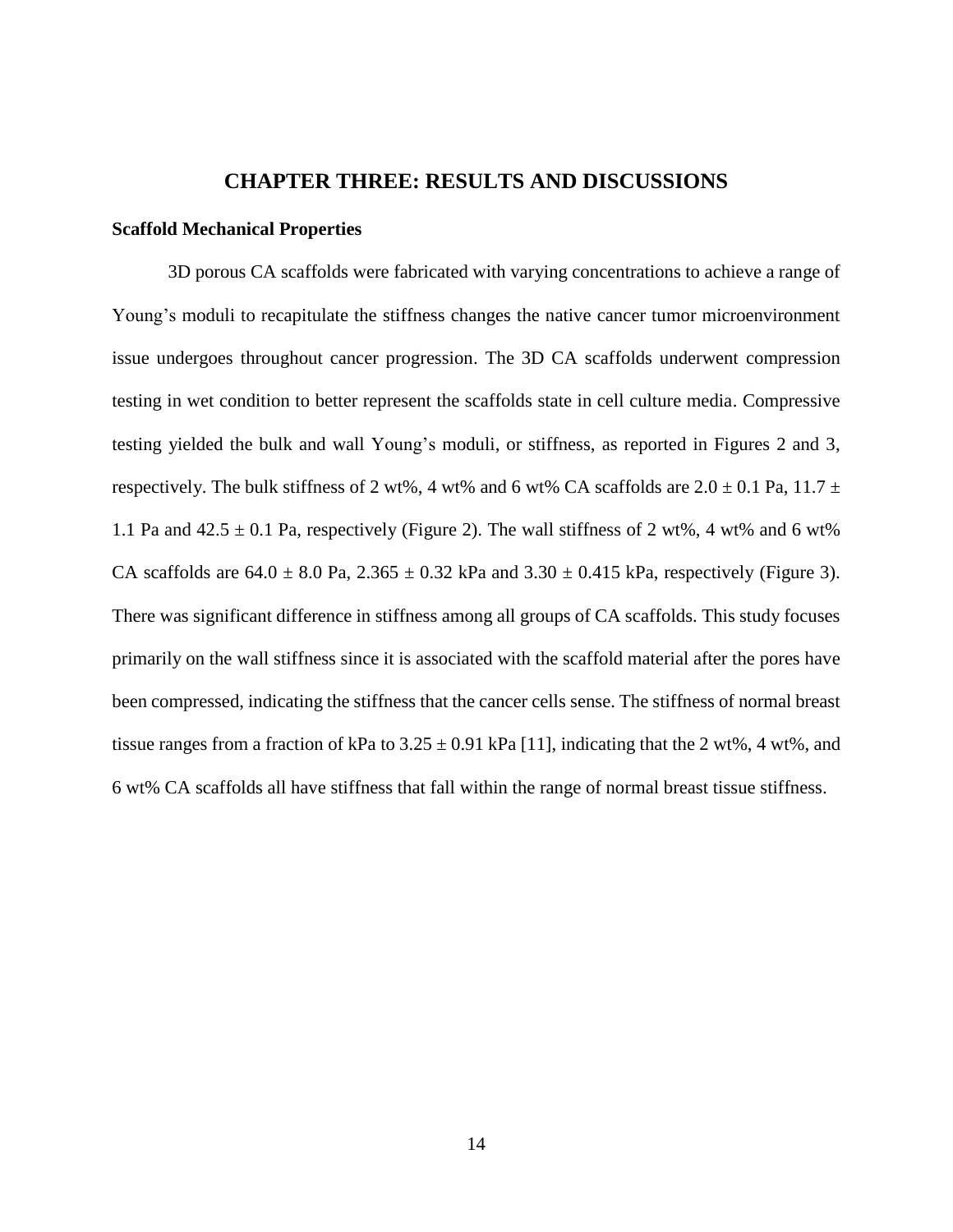

<span id="page-24-0"></span>Figure 2. Bulk Young's Modulus of CA scaffolds.



<span id="page-24-1"></span>Figure 3. Wall Young's Modulus of CA scaffolds.

In addition to fabricating CA scaffolds with various stiffnesses to simulate the BCa tissue stiffness, scaffolds were also produced using a method that ensured a highly interconnected pore network in the scaffolds as shown in the SEM images in Figure 4. The scaffold fabrication utilized the freeze casting method, where the CA solution was frozen to separate the CA polyelectrolyte complex (PEC) from the solvent, then sublimated, leaving behind the pores that were created by the frozen solvent crystal [29]. The average pore sizes of 2 wt%, 4 wt%, and 6 wt% were calculated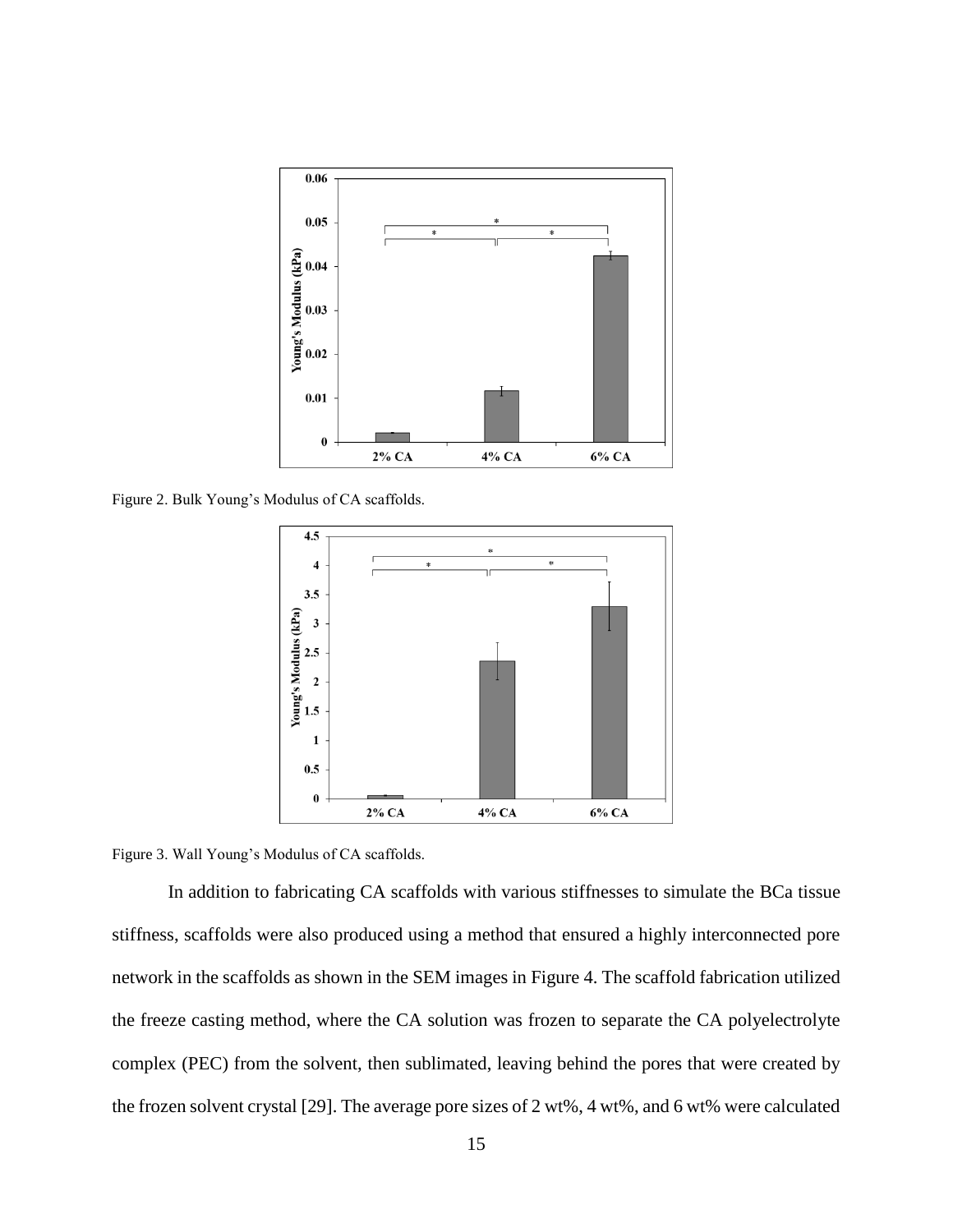to be  $253.29 \pm 52.45$  µm,  $209.55 \pm 21.46$  µm, and  $216.83 \pm 32.63$  µm, respectively (Figure 5). There is significant difference between the pore sizes of 2 wt% CA scaffolds compared to the rest of the groups. Differences in pore size may be explained by difference in CA solution concentrations since the pore structure of 3D polymer scaffolds depend on several parameters including the concentration of the polymer solution [30].



<span id="page-25-0"></span>Figure 4. SEM images of the CA scaffolds.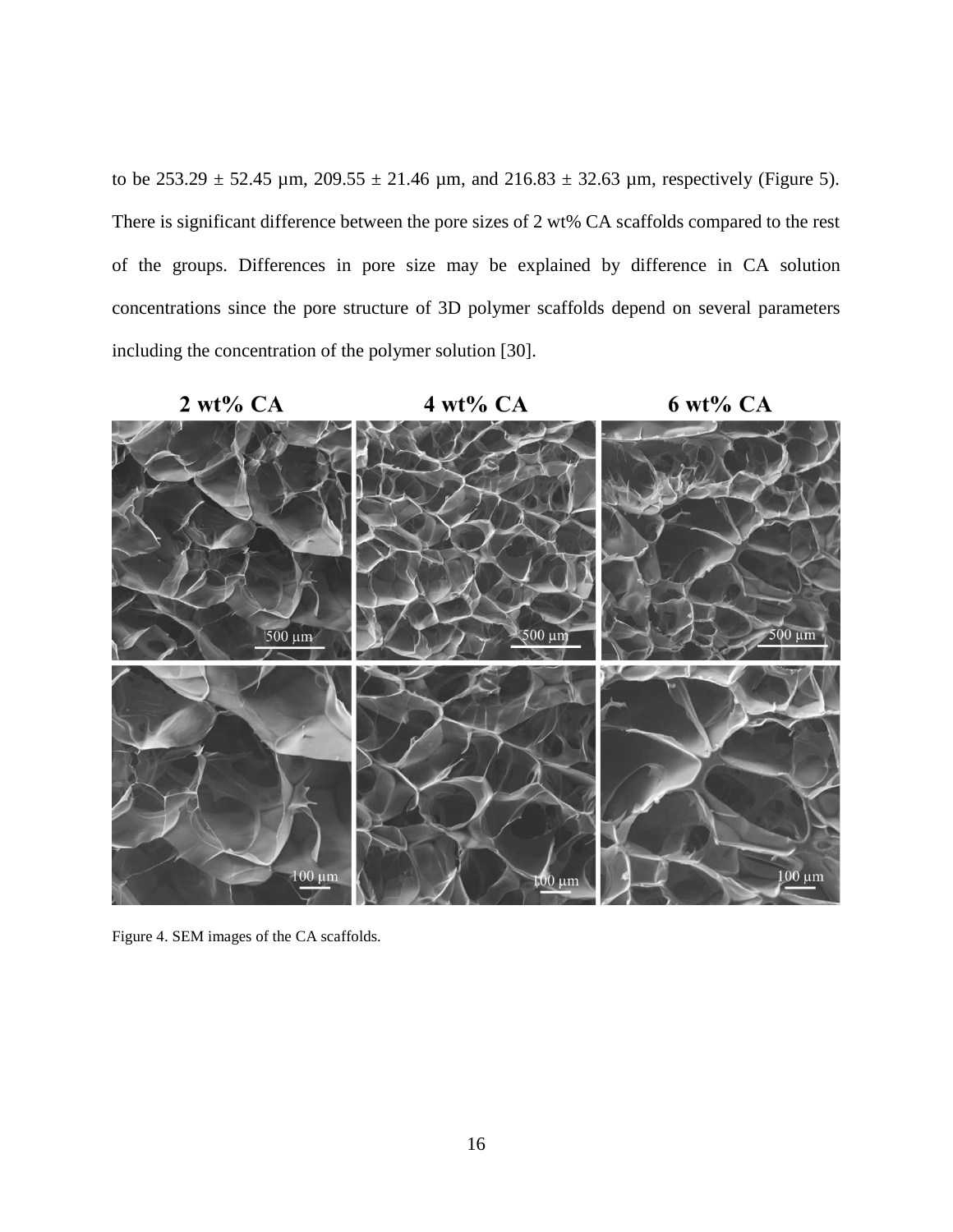![](_page_26_Figure_0.jpeg)

<span id="page-26-1"></span>Figure 5. Average pore sizes of the CA scaffolds.

### <span id="page-26-0"></span>**Cell Proliferation**

The growth of 231-GFP cells on the scaffolds was characterized at day 3 and day 7 timepoints using Alamar Blue. The CA scaffolds and 2D TCPS control were seeded with 231-GFP and cultured for 7 days with regular media changes. 231-GFP cultured on 3D scaffolds had lower cell numbers compared to those on 2D surfaces on both timepoints (Figure 6). The lower cell number in 3D cultures was expected as cells in a 3D environment experience a limit in nutrients and oxygen diffusion while cells in flat monolayers on 2D surfaces readily receive oxygen and nutrients [5]. However, the absence of significant differences in cell number among the CA scaffold groups at both timepoints was unexpected because the effect of ECM stiffness on cancer cell growth has shown the rigidity-dependence growth of 231 cells with 4-5 fold increase in cell number on stiffer substrates [22]. However, differences in the effect of matrix stiffness on 231 cell proliferation between previous research and this project can be partially explained by the difference in the chemistry of cell culture substrates. While the mentioned research used collagencoupled polyacrylamide gels, this project used porous CA scaffolds that lacked proteins such as collagen serving as binding sites for cell surface integrins.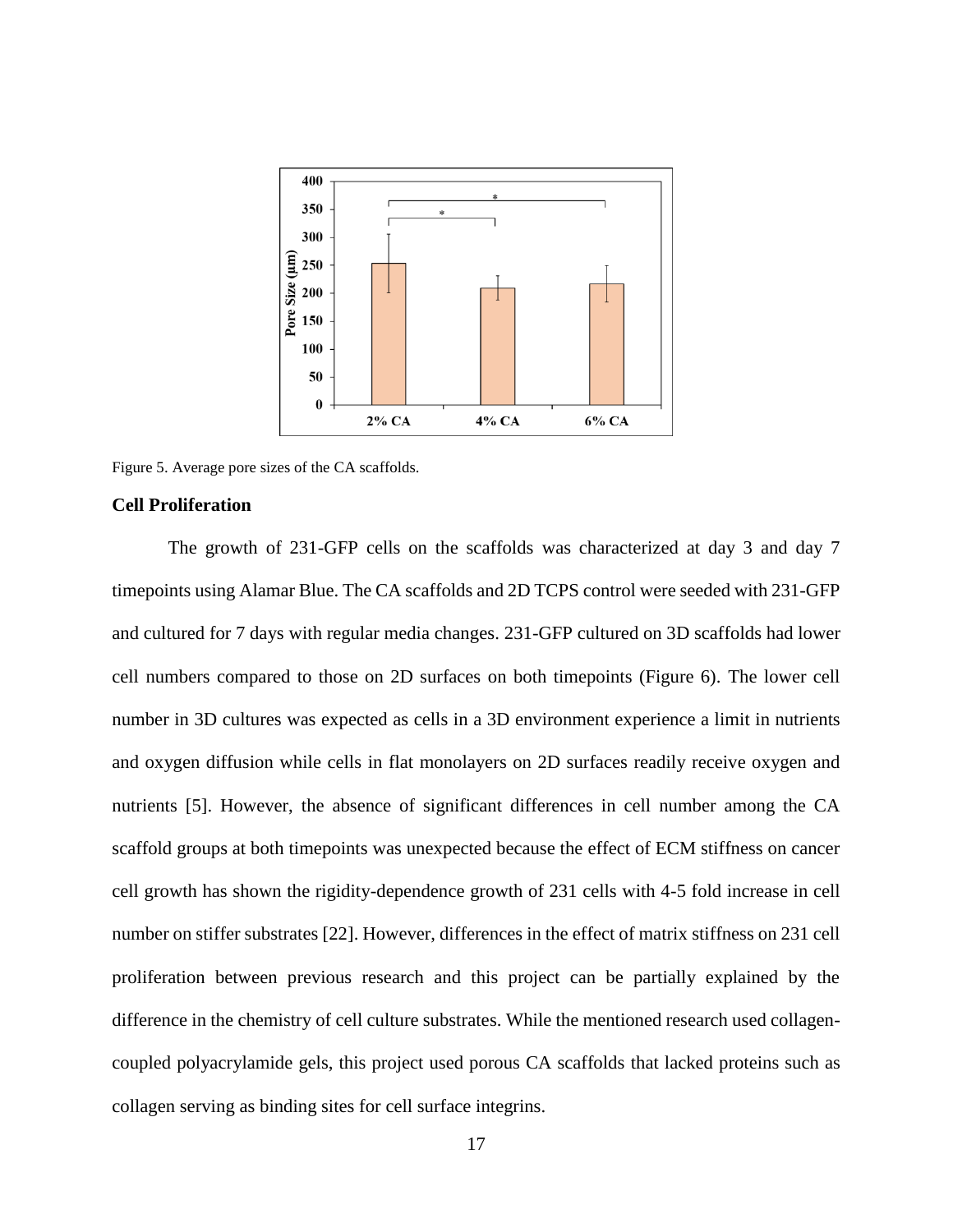![](_page_27_Figure_0.jpeg)

<span id="page-27-1"></span>Figure 6. 231-GFP cell number at day 3 and day 7.

### <span id="page-27-0"></span>**Cell Morphology**

Fluorescence images of the cell cultures were taken to characterize the effect of ECM stiffness on the morphology of 231-GFP cells at day 1, 3, and 7 timepoints. Figure 7 shows a visual representation of the different cultures on day 1 and day 3. 2D cultures showed a stellate pattern, while cells cultured in 3D scaffolds formed spheroids. This qualitative analysis was supported by the quantification of 231-GFP morphology using cellular circularity. The circularity on day 1 for 231-GFP cells on 2D, 2 wt%, 4 wt%, and 6 wt% CA scaffolds were  $0.352 \pm 0.213$ ,  $0.491 \pm 0.234$ ,  $0.521 \pm 0.244$ , and  $0.544 \pm 0.218$ , respectively. The circularity on day 3 for 231-GFP cells on 2D, 2 wt%, 4 wt%, and 6 wt% CA scaffolds were  $0.350 \pm 0.209$ ,  $0.476 \pm 0.238$ ,  $0.523 \pm 0.245$ , and  $0.532 \pm 0.229$ , respectively. Cells cultured on 2D surfaces possessed significantly lower circularity compared to those cultured in 3D CA scaffolds on both day 1 and day 3 timepoints (Figure 8A). This observation is consistent with a 2015 study investigating the behaviors of 231 cells in 3D porous scaffolds. In this study, 231 cells cultured in 3D porous PCL scaffolds formed tumor-like masses while those on 2D surfaces remained well-spread [19].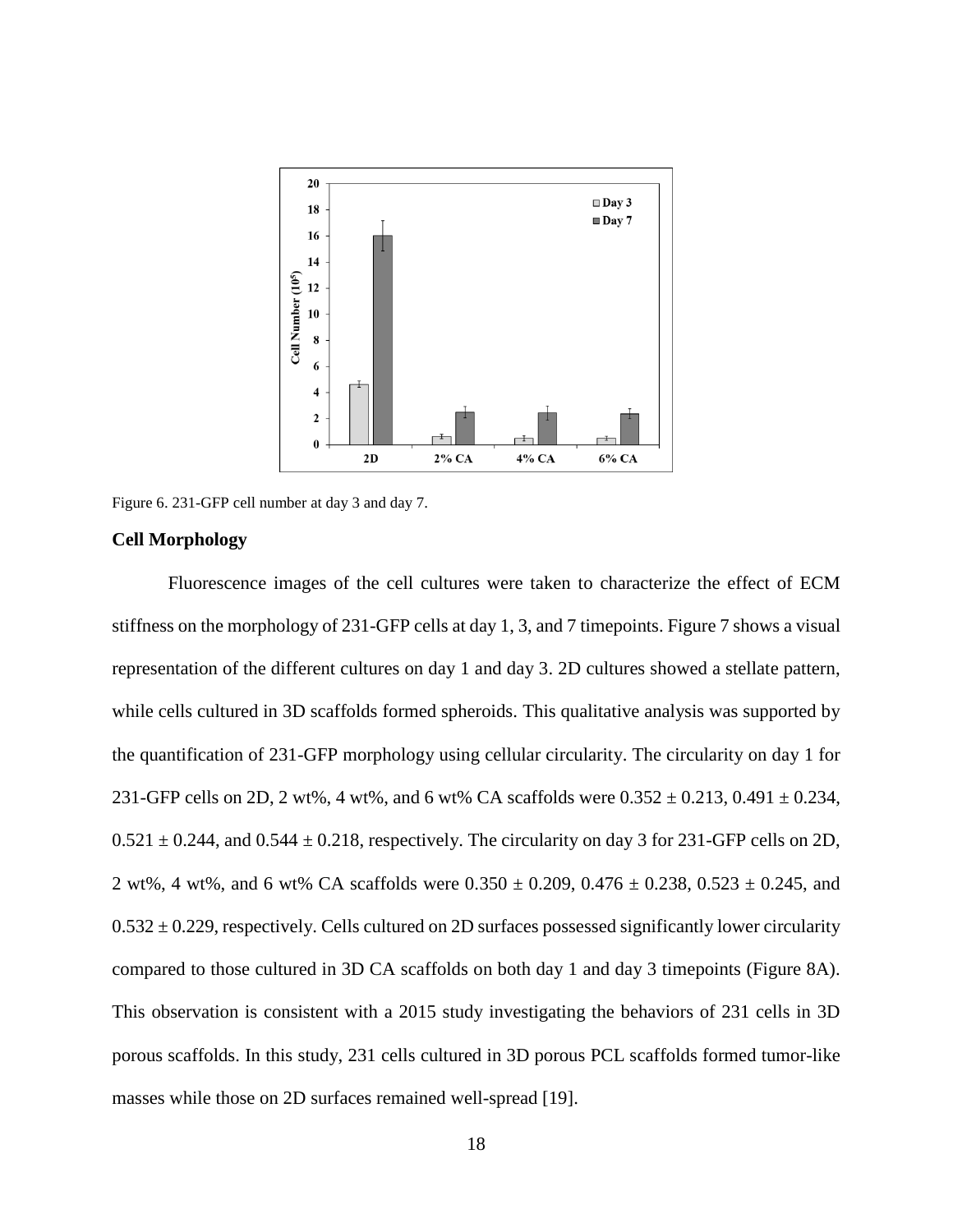![](_page_28_Figure_0.jpeg)

<span id="page-28-0"></span>Figure 7. Fluorescence images of the 231-GFP cultures at day 1 and day 3.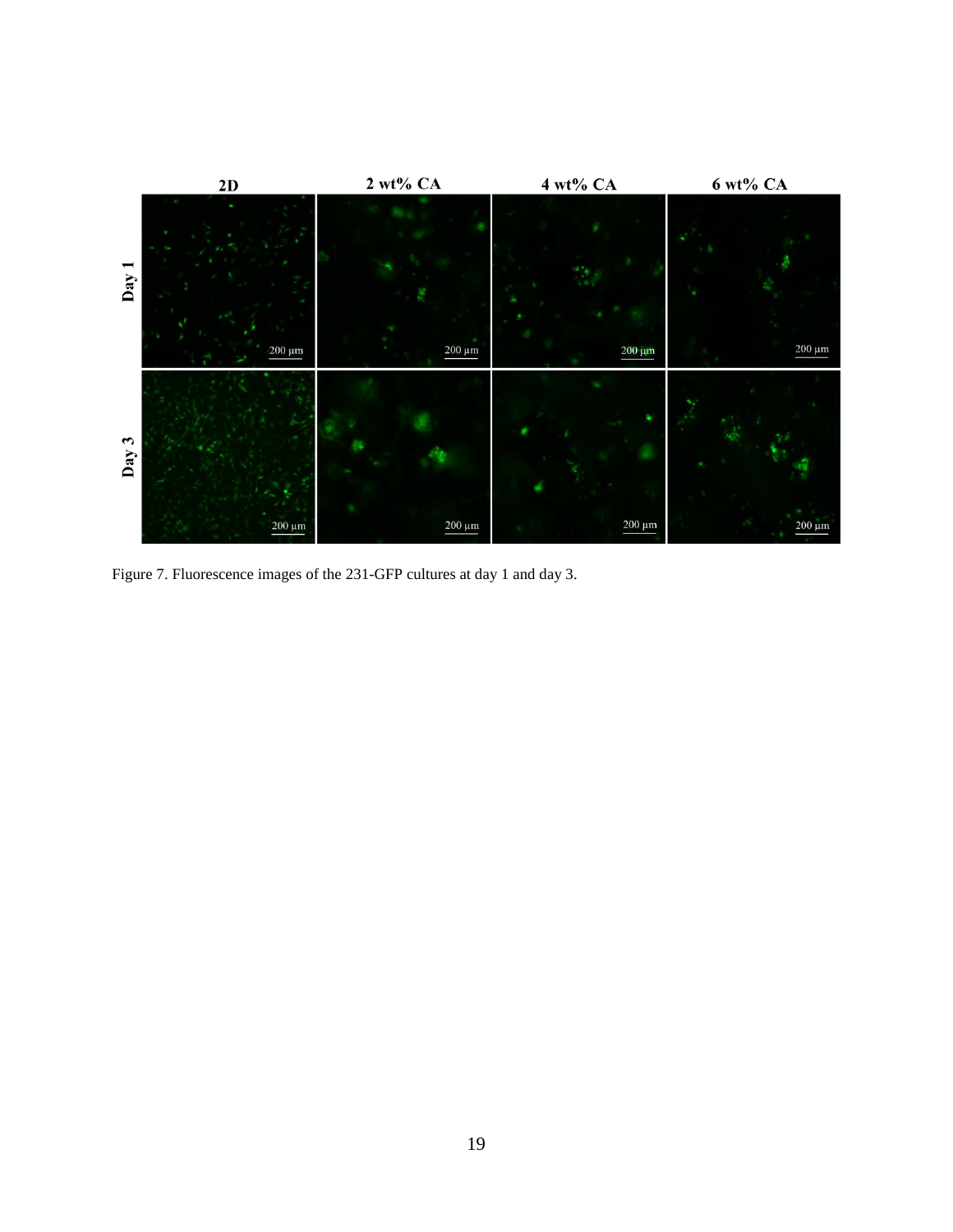![](_page_29_Figure_0.jpeg)

<span id="page-29-0"></span>Figure 8. 231-GFP cell morphology characterization at day 3 and day 7. (A) Circularity of 231-GFP cells. (B) Size of 231-GFP cells. (C) Area of 231-GFP cells. (D) Perimeter of 231-GFP cells.

Further quantification of morphology parameters such as size, area, and perimeter was done on day 1 and day 3 (Figures  $8B - 8D$ ). 231-GFP cells cultured in 2 wt% CA possessed significantly higher size, area, and perimeter, as compared to those cultured in 4 wt% and 6 wt% CA scaffolds. More specifically, cellular size on day 3 for cells cultured in 2 wt%, 4 wt%, and 6 wt% were  $21.952 \pm 9.455$  µm,  $27.645 \pm 22.726$  µm,  $17.322 \pm 11.076$  µm, and  $17.204 \pm 10.504$ µm, respectively. Based on the size of single 231 cells to be  $12.4 \pm 2.1$  µm in diameter [31], the obtained results on cellular size indicated the presence of more cell clusters in the softest of the CA scaffolds groups. A similar trend in the dependence of the formation of 231 cell clusters on matrix stiffness was shown in a previous study where cells on softer polyacrylamide gel substrates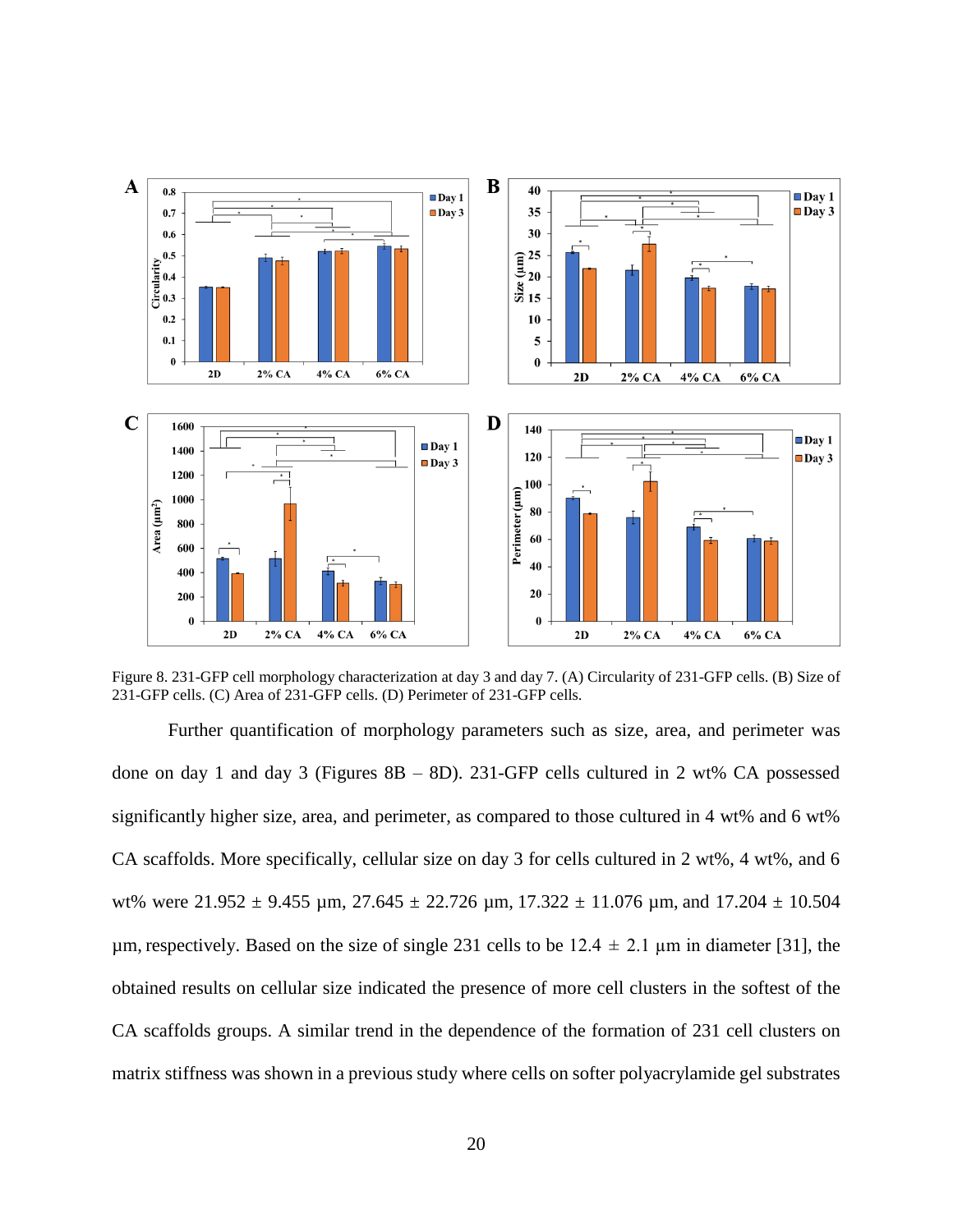stayed in clusters due to stronger cell-cell interaction, while those on stiff polyacrylamide gel substrates showed single-cell adhesion due to stronger cell-matrix interaction [32].

The formation of cell clusters also affected cellular circularity of cells cultured on the different 3D porous CA scaffold groups. Figure 8A also shows that cells on 2 wt% CA scaffolds had a lower circularity compared to those on 4 wt% and 6 wt% CA scaffolds. Figure 9 supported this analysis by showing high magnification images on day 7 of 2 wt% CA scaffolds with dense cell clusters forming irregular shapes, hence the lower circularity, compared with 4 wt% and 6 wt% CA scaffolds with smaller clusters and more individual round cells.

![](_page_30_Figure_2.jpeg)

<span id="page-30-1"></span>Figure 9. Fluorescence images of the 231-GFP cultures at day 7.

#### <span id="page-30-0"></span>**Cell Migration**

BCa cell migration speed is closely related to the progression of BCa from a benign state to a more malignant, invasive state due to the stiffening of the ECM. The migration of 231-GFP cells cultured on 3D porous CA scaffolds was analyzed. 231-GFP cells were detached from 3D CA scaffolds and 2D control surfaces on day 7 and seeded onto glass-bottom Petri dishes for the migration experiment. The average migration speed of 231-GFP cells cultured in 3D scaffolds was calculated by tracking single cells for 3 h on time-lapse videos using Cell Tracker on MATLAB. Figure 10 shows an example of this cell tracking process. The red dots show the position of the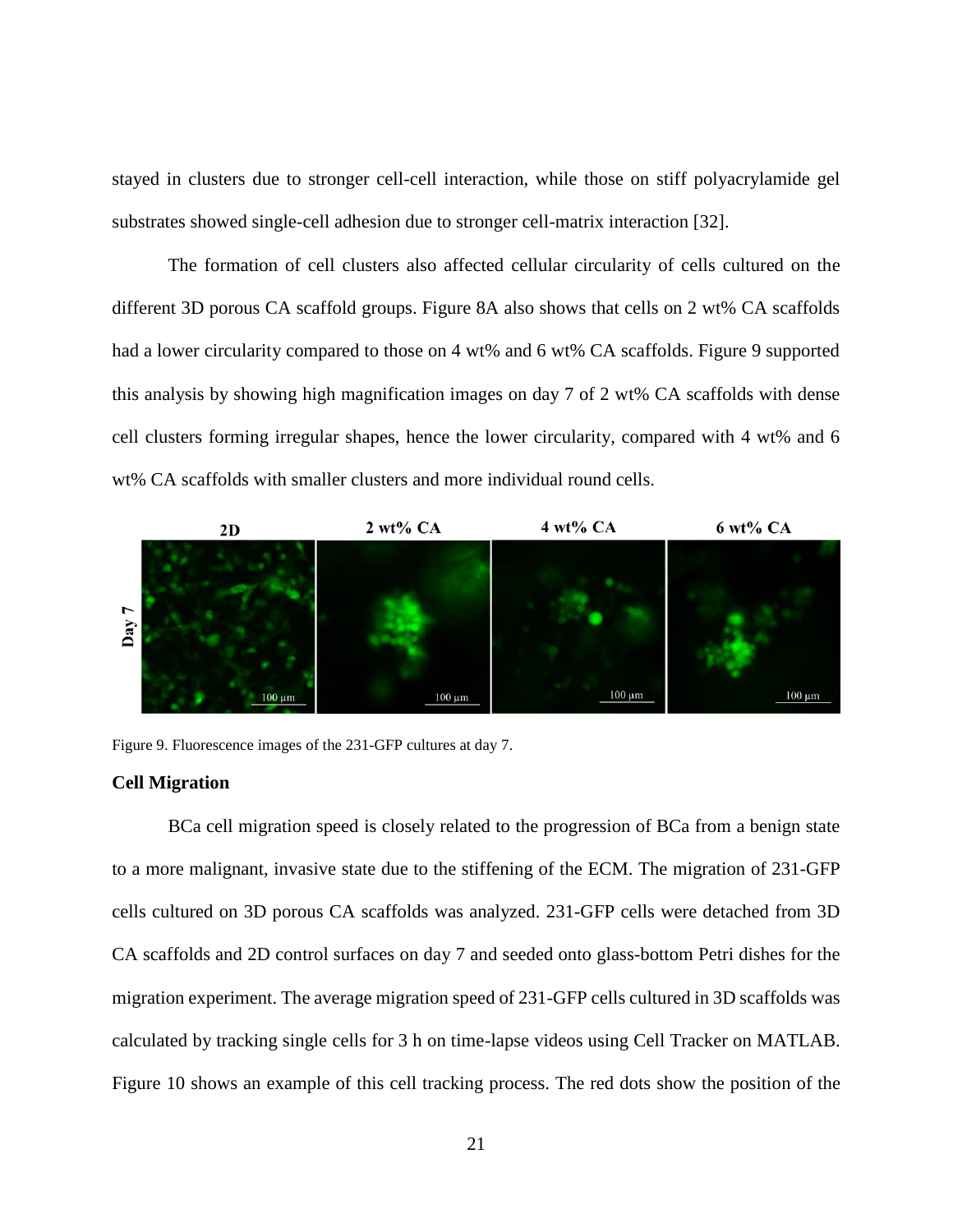tracked cell at a timepoint. The red line connecting the dots together at 3 h estimated the path that the cell traveled. The average cell migration speed was calculated by dividing the distance cell traveled between two timepoints by the amount of time elapsed.

![](_page_31_Picture_1.jpeg)

<span id="page-31-0"></span>Figure 10. Single-cell tracking for migration speed determination.

The average cell migration speeds for 2D, 2 wt%, 4 wt%, and 6 wt% CA scaffolds were  $0.321 \pm 0.151 \,\mu$ m/min,  $0.291 \pm 0.141 \,\mu$ m/min,  $0.338 \pm 0.115 \,\mu$ m/min, and  $0.413 \pm 0.143 \,\mu$ m/min, respectively. Significant differences were observed between 6% CA and the remaining of the sample groups as indicated on Figure 11. The literature has shown that cancer cells sense the ECM stiffness and respond by generating traction forces on their surrounding environment [26]. A study done with glioma cells on polyacrylamide gels showed that average migration speeds for U373- MG and U87-MG cells decreased significantly as culture substrate rigidity decreased [23]. While the result of cells in 6 wt% CA scaffold possessing the highest migration speed among the CA scaffold groups due to its stiffness was expected, the absence of difference in migration speed between 2D, 2 wt% CA, and 4 wt% CA scaffolds despite the difference in substrate stiffness was not expected. The lack of difference in cell migration speed between 2D and the 3D groups of 2 wt% and 4 wt% may be explained by the difference in the dimensions of the cell culture format.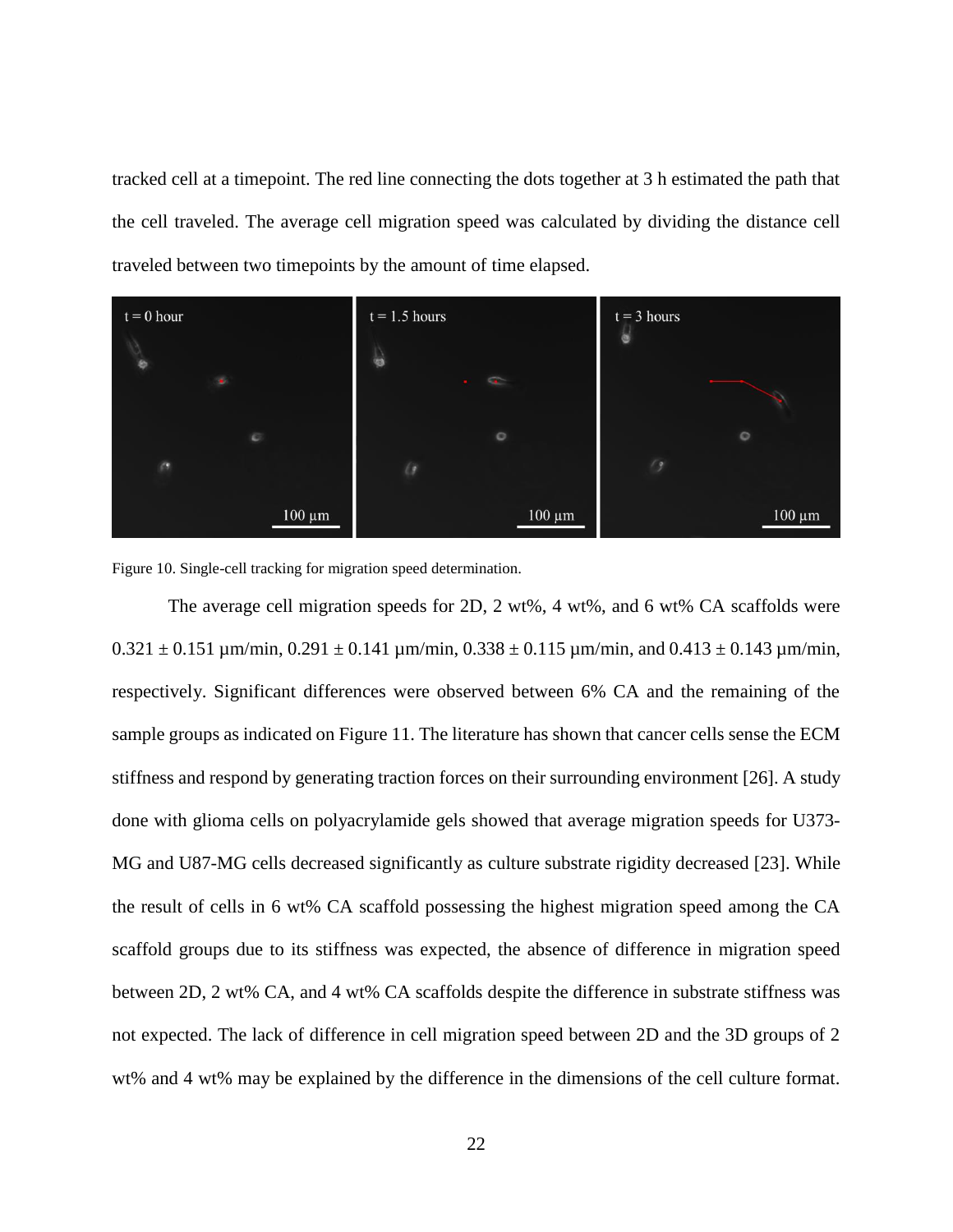The added dimension in 3D culture platform as compared to 2D may have elicited other phenotypic and genotypic cellular responses affecting migration speed that are beyond the scope of pure traction forces. The lack of difference in cell migration speed between the 3D groups of 2 wt% and 4 wt% despite significant difference in stiffness may be due to the observation that their stiffness values both fall within the range for normal breast tissue as found in literature [11].

![](_page_32_Figure_1.jpeg)

<span id="page-32-0"></span>Figure 11. 231-GFP cell migration speed at day 7 timepoint.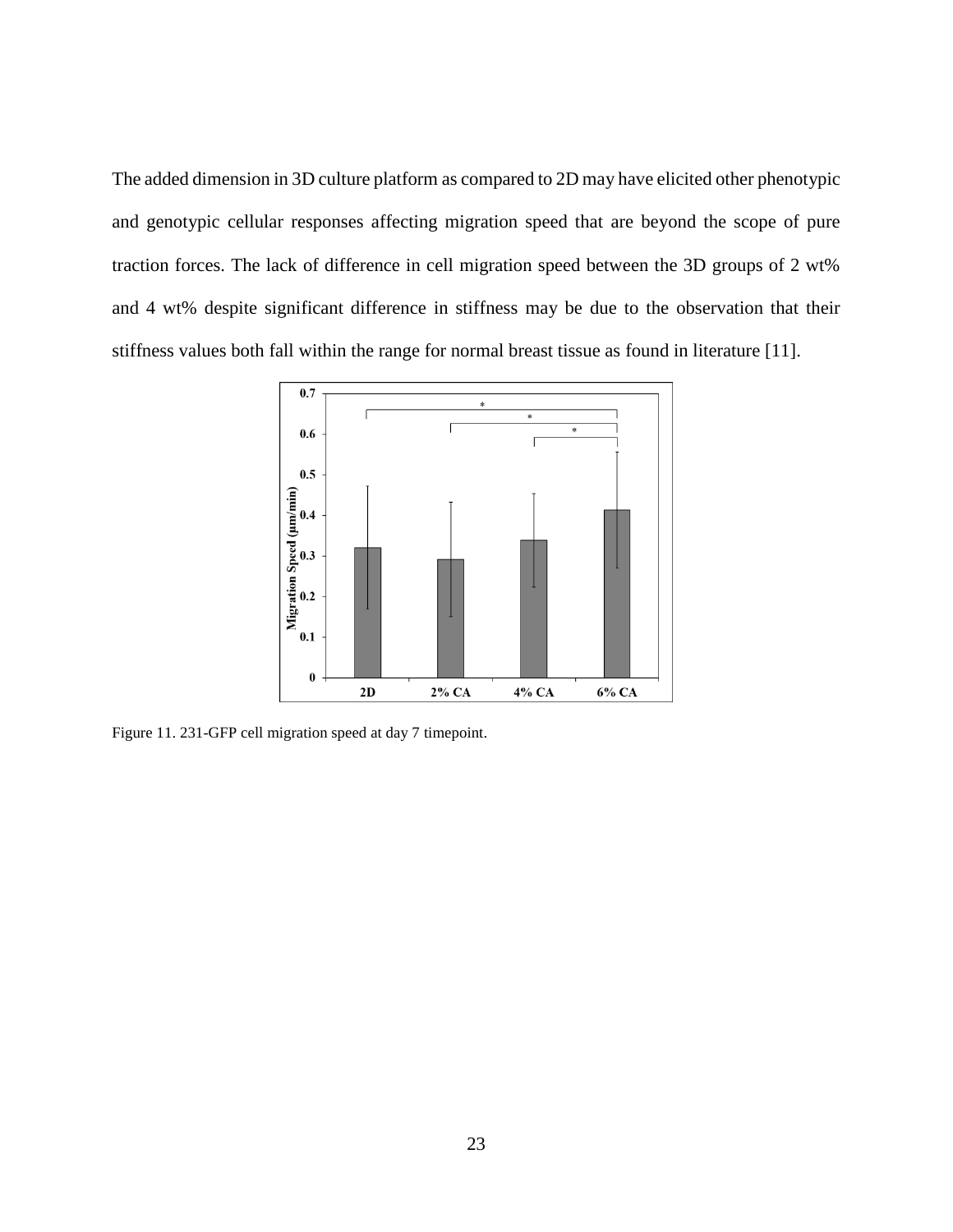## **CHAPTER FOUR: CONCLUSION AND FUTURE WORK**

<span id="page-33-0"></span>In conclusion, this project demonstrates the influence of 3D porous CA scaffold stiffness on the behavior of MDA-MB-231 breast cancer cells. The fabricated 2 wt%, 4 wt%, and 6 wt% 3D porous CA scaffolds had stiffness in the range of normal breast tissue and fibrograndular tissue. The results showed increased average migration speed for cells in 6 wt% CA scaffolds compared to those in scaffolds of lesser stiffness, indicating the dependence of 231-GFP migration speed on 3D substrate stiffness. The data also showed lower cellular circularity and higher cell size, area, and perimeter for 231-GFP cultured in 2 wt% CA scaffolds compared to those in scaffolds of higher stiffness, indicating the dependence of 231-GFP migration morphology on 3D substrate stiffness. Findings from this project may contribute to future fabrication of 3D porous scaffolds aiming to mimic the ECM of normal breast tissue and fibroglandular tissue to create a more predictive model of BCa progression with varying ECM stiffness.

As discussed throughout the previous section, there were a few unexpected results such as the lack of difference in cell growth among the 3D scaffold groups, and the lack of difference in cell migration speeds between 231-GFP cells in 2 wt% and 4 wt% CA scaffolds. Some immediate steps that can be taken following this project are further characterizing the proliferation of MDA-MB-231 cells in 3D porous CA scaffolds by culturing cells over a time period longer than 7 days and eliciting significant difference in migration speed by fabricating CA scaffolds with stiffness that span the entire range of breast tissue from normal breast tissue stiffness of less than 1 kPa to invasive IDC stiffness of over 42.52 kPa.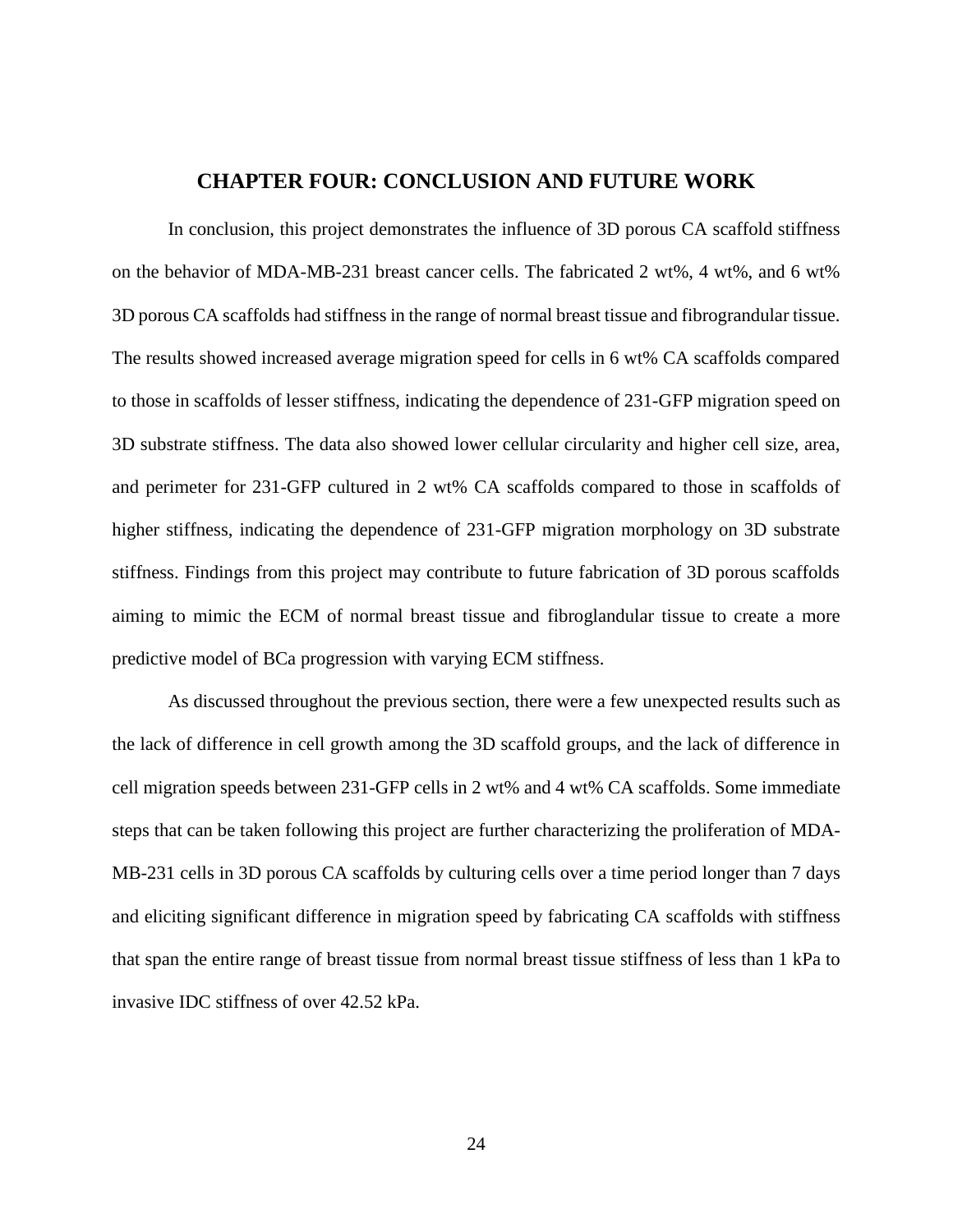## **REFERENCES**

<span id="page-34-0"></span>[1] M. Rimann, U. Graf-Hausner, Synthetic 3D multicellular systems for drug development, Curr Opin Biotechnol 23(5) (2012) 803-9.

[2] P.S. Thakuri, C. Liu, G.D. Luker, H. Tavana, Biomaterials-Based Approaches to Tumor Spheroid and Organoid Modeling, Adv Healthc Mater (2017).

[3] H.B. van der Worp, D.W. Howells, E.S. Sena, M.J. Porritt, S. Rewell, V. O'Collins, M.R.

Macleod, Can Animal Models of Disease Reliably Inform Human Studies?, PLoS Med 7(3) (2010).

[4] L.C. Kimlin, G. Casagrande, V.M. Virador, In vitro three-dimensional (3D) models in cancer research: an update, Mol Carcinog 52(3) (2013) 167-82.

[5] D.W. Hutmacher, Biomaterials offer cancer research the third dimension, NATURE MATERIALS 9(2) (2010) 90-93.

[6] G. Rijal, W. Li, 3D scaffolds in breast cancer research, Biomaterials (2016) 135.

[7] F.J. O'Brien, Biomaterials & scaffolds for tissue engineering, Materials Today 14(3) (2011) 88-95.

[8] Z. Liu, G. Vunjak-Novakovic, Modeling tumor microenvironments using custom-designed biomaterial scaffolds, Current Opinion in Chemical Engineering 11 (2016) 94.

[9] A. Villasante, G. Vunjak-Novakovic, Tissue-engineered models of human tumors for cancer research, Expert Opin Drug Discov 10(3) (2015) 257-68.

[10] B. Emon, J. Bauer, Y. Jain, B. Jung, T. Saif, Biophysics of Tumor Microenvironment and Cancer Metastasis - A Mini Review, Comput Struct Biotechnol J 16 (2018) 279-287.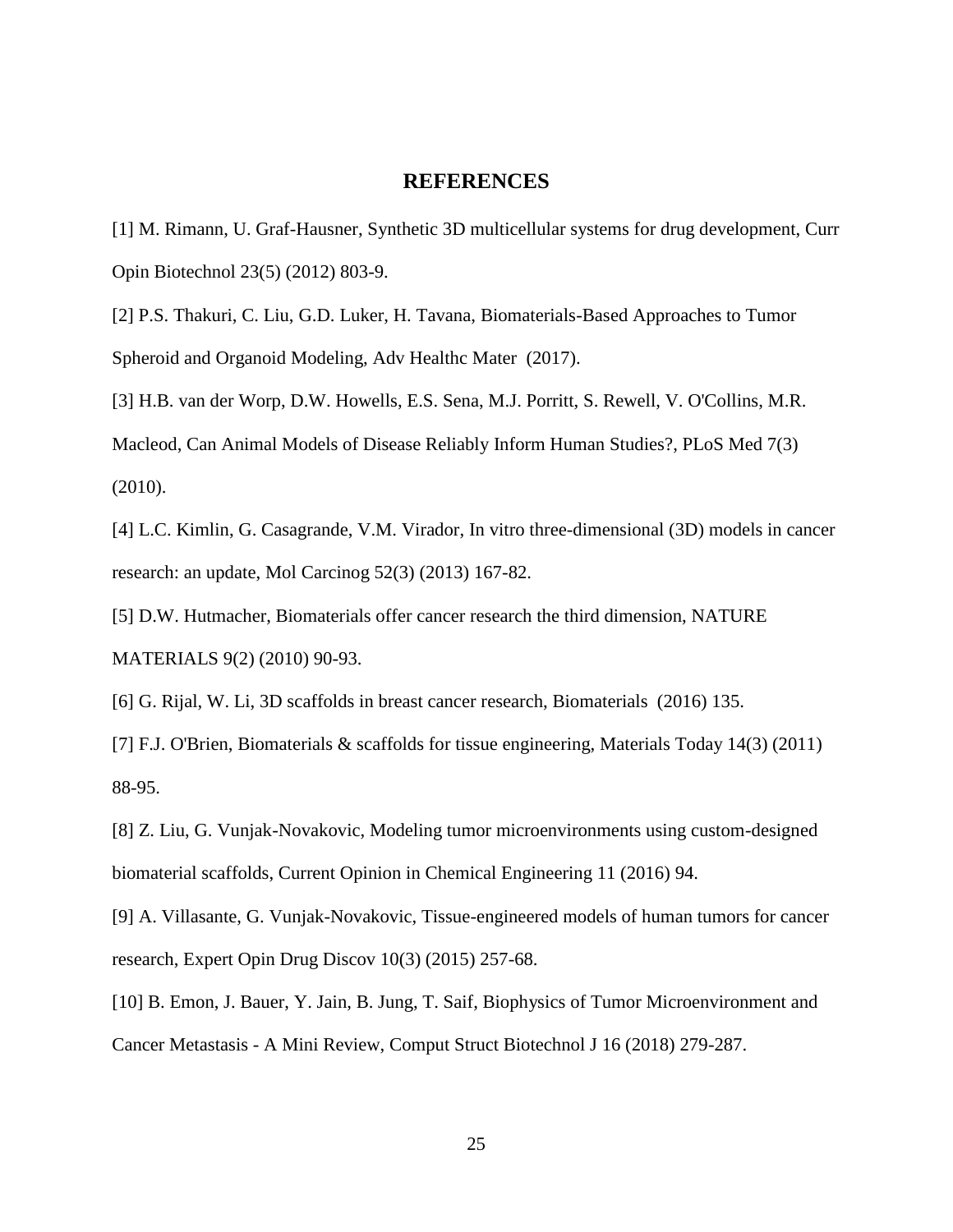[11] A. Samani, J. Zubovits, D. Plewes, Elastic moduli of normal and pathological human breast tissues: an inversion-technique-based investigation of 169 samples, Phys Med Biol 52(6) (2007) 1565-76.

[12] S. Comsa, A.M. Cimpean, M. Raica, The Story of MCF-7 Breast Cancer Cell Line: 40 years of Experience in Research, Anticancer Res 35(6) (2015) 3147-54.

[13] K.J. Chavez, S.V. Garimella, S. Lipkowitz, Triple negative breast cancer cell lines: one tool in the search for better treatment of triple negative breast cancer, Breast Dis 32(1-2) (2010) 35- 48.

[14] A.A. Jitariu, A.M. Cimpean, D. Ribatti, M. Raica, Triple negative breast cancer: the kiss of death, Oncotarget 8(28) (2017) 46652-46662.

[15] Z. Elsawaf, H.P. Sinn, Triple-Negative Breast Cancer: Clinical and Histological Correlations, Breast Care (Basel) 6(4) (2011) 273-278.

[16] P.A. Kenny, G.Y. Lee, C.A. Myers, R.M. Neve, J.R. Semeiks, P.T. Spellman, K. Lorenz, E.H. Lee, M.H. Barcellos-Hoff, O.W. Petersen, J.W. Gray, M.J. Bissell, The morphologies of breast cancer cell lines in three-dimensional assays correlate with their profiles of gene expression, Mol Oncol 1(1) (2007) 84-96.

[17] E.A. Rakha, S.E. Elsheikh, M.A. Aleskandarany, H.O. Habashi, A.R. Green, D.G. Powe,

M.E. El-Sayed, A. Benhasouna, J.S. Brunet, L.A. Akslen, A.J. Evans, R. Blamey, J.S. Reis-Filho, W.D. Foulkes, I.O. Ellis, Triple-negative breast cancer: distinguishing between basal and nonbasal subtypes, Clin Cancer Res 15(7) (2009) 2302-10.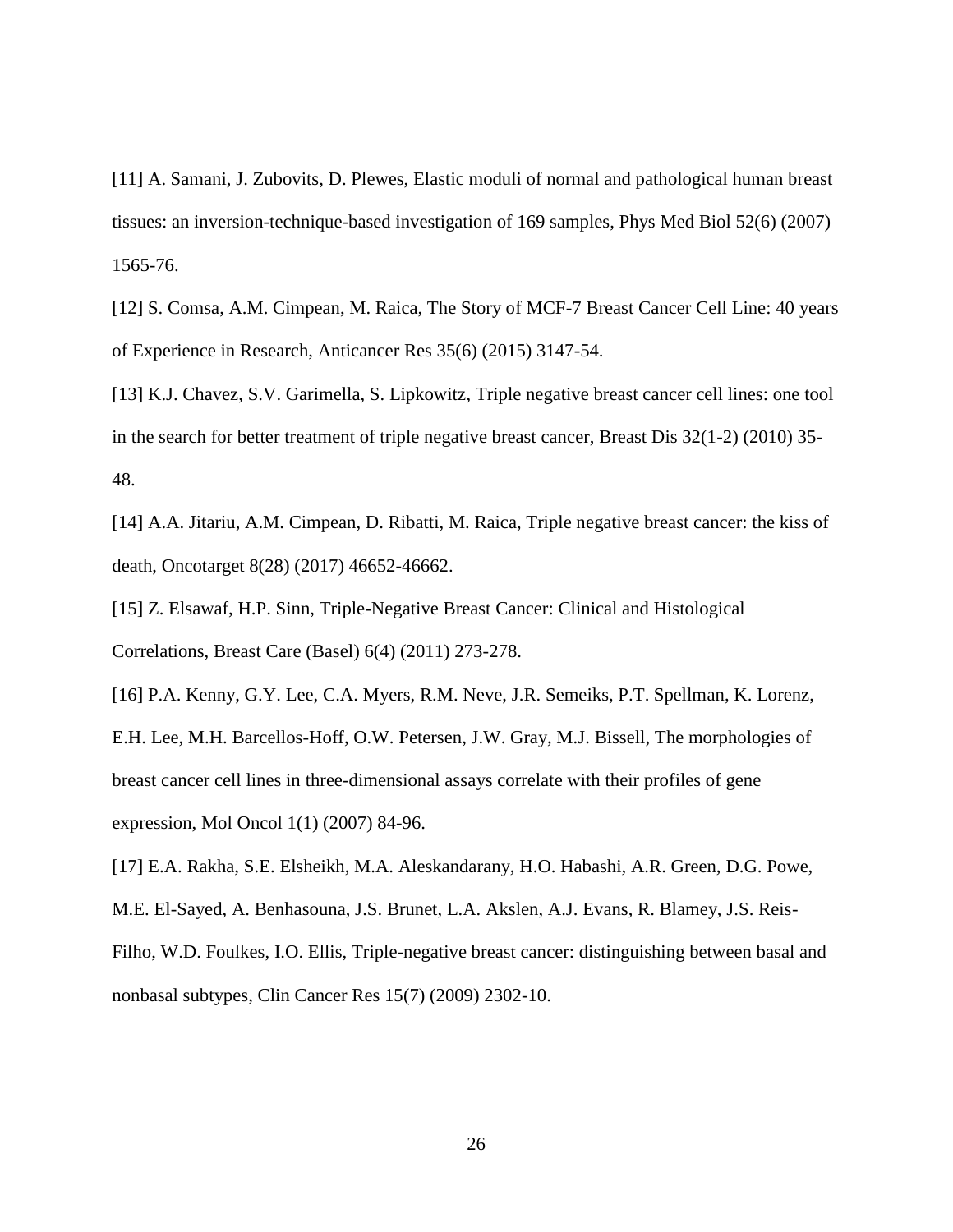[18] M. Cavo, M. Fato, L. Penuela, F. Beltrame, R. Raiteri, S. Scaglione, Microenvironment complexity and matrix stiffness regulate breast cancer cell activity in a 3D in vitro model, Sci Rep 6 (2016) 35367.

[19] G.M. Balachander, S.A. Balaji, A. Rangarajan, K. Chatterjee, Enhanced Metastatic Potential in a 3D Tissue Scaffold toward a Comprehensive in Vitro Model for Breast Cancer Metastasis, ACS Appl Mater Interfaces 7(50) (2015) 27810-22.

[20] S. Raimondo, C. Penna, P. Pagliaro, S. Geuna, Morphological characterization of GFP stably transfected adult mesenchymal bone marrow stem cells, Journal of Anatomy 208(1) (2006) 3-12.

[21] R.G.M. Breuls, T.U. Jiya, T.H. Smit, Scaffold Stiffness Influences Cell Behavior: Opportunities for Skeletal Tissue Engineering, Open Orthop J 2 (2008) 103-9.

[22] R.W. Tilghman, C.R. Cowan, J.D. Mih, Y. Koryakina, D. Gioeli, J.K. Slack-Davis, B.R. Blackman, D.J. Tschumperlin, J.T. Parsons, Matrix rigidity regulates cancer cell growth and cellular phenotype, PLoS One 5(9) (2010) e12905.

[23] T.A. Ulrich, E.M. de Juan Pardo, S. Kumar, The mechanical rigidity of the extracellular matrix regulates the structure, motility, and proliferation of glioma cells, Cancer Res 69(10) (2009) 4167-74.

[24] R. Edmondson, J.J. Broglie, A.F. Adcock, L. Yang, Three-Dimensional Cell Culture Systems and Their Applications in Drug Discovery and Cell-Based Biosensors, Assay Drug Dev Technol 12(4) (2014) 207-18.

[25] M.H. Zaman, L.M. Trapani, A.L. Sieminski, D. Mackellar, H. Gong, R.D. Kamm, A. Wells, D.A. Lauffenburger, P. Matsudaira, Migration of tumor cells in 3D matrices is governed by